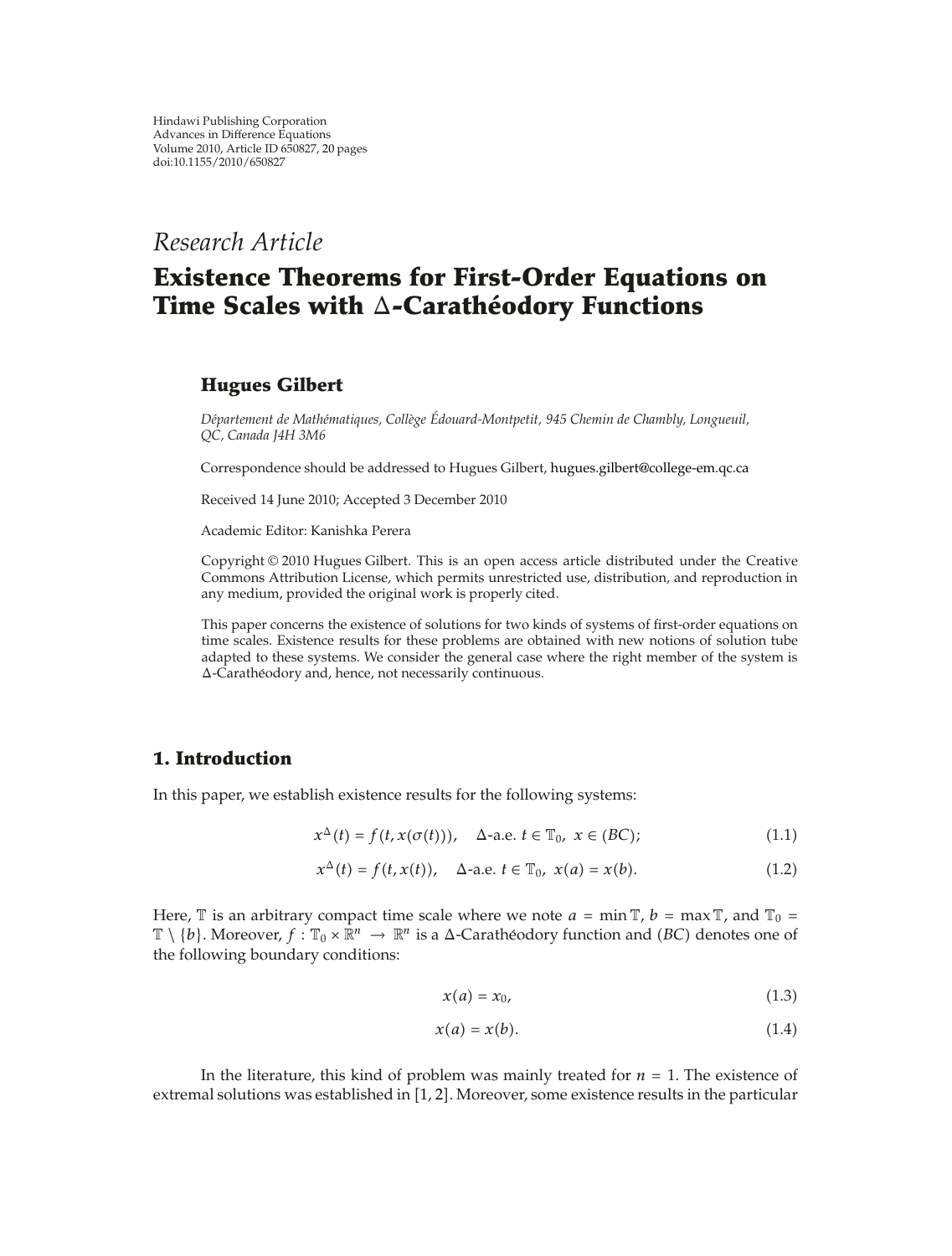case where the time scale is a discrete set difference equation were obtained with the lower and upper solution method as in  $[3, 4]$ . In this paper, we introduce a new notion which generalizes to systems of first-order equations on time scales the notions of lower and upper solutions. This notion called solution tube for system  $(1.1)$  (resp.,  $(1.2)$ ) will be useful to get a new existence result for  $(1.1)$  (resp.,  $(1.2)$ ). Our notion of solution tube is in the spirit of the notion of solution tube for systems of first-order differential equations introduced in [5]. Our notion is new even in the case of systems of first-order difference equations. In this case, we generalize to the systems a result of  $[3]$  for equation  $(1.2)$ .

Some papers treat the existence of solutions to systems of first-order equations on time scales. Existence results are obtained in [6, 7] under hypothesis different from ours. However, some particular cases obtained in  $[7]$  are corollaries of our existence result for problem  $(1.1)$ . Also, our existence results treat the case where the right members in  $(1.1)$  and  $(1.2)$  are  $\Delta$ -Caratheodory functions which are more general than continuous functions used for systems ´ studied in [6, 7]. Let us mention that existence of extremal solutions for infinite systems of first-order equations of time scale with  $\Delta$ -Caratheodory functions is established in [8].

This paper is organized as follows. The third section presents an existence result for the problem  $(1.1)$ , and in the last section, we obtain an existence theorem for the problem 1.2. We start with some notations, definitions, and results on time scales equations which are used throughout this paper.

#### **2. Preliminaries and Notations**

In this section, we establish notations, definitions, and results on equations on time scales which are used throughout this paper. The reader may consult  $[9-11]$  and the references therein to find the proofs and to get a complete introduction to this subject.

Let  $\mathbb T$  be a time scale, which is a closed nonempty subset of  $\mathbb R$ . For  $t \in \mathbb T$ , we define the *forward jump operator*  $\sigma : \mathbb{T} \to \mathbb{T}$  (resp., the *backward jump operator*  $\rho : \mathbb{T} \to \mathbb{T}$ ) by  $\sigma(t) =$  $\inf\{s \in \mathbb{T} : s > t\}$  (resp., by  $\rho(t) = \sup\{s \in \mathbb{T} : s < t\}$ ). We suppose that  $\sigma(t) = t$  if t is the maximum of  $\mathbb{T}$  and that  $\rho(t) = t$  if *t* is the minimum of  $\mathbb{T}$ . We say that *t* is *right-scattered*  $r$ (resp., *left-scattered*) if  $\sigma(t) > t$  (resp., if  $\rho(t) < t$ ). We say that *t* is *isolated* if it is right-scattered and left-scattered. Also, if  $t < \sup \mathbb{T}$  and  $\sigma(t) = t$ , we say that *t* is *right-dense*. If  $t > \inf \mathbb{T}$  and  $\rho(t) = t$ , we say that *t* is *left dense*. Points that are right dense and left dense are called *dense*. The *graininess function*  $\mu : \mathbb{T} \to [0, \infty)$  is defined by  $\mu(t) = \sigma(t) - t$ .

If  $\mathbb T$  has a left-scattered maximum, then  $\mathbb T^k = \mathbb T \setminus \{ \sup \mathbb T \}$ . Otherwise,  $\mathbb T^k = \mathbb T$ . In summary,

$$
\mathbb{T}^{\kappa} = \begin{cases} \mathbb{T} \setminus (\rho(\sup \mathbb{T}), \sup \mathbb{T}] & \text{if } \sup \mathbb{T} < \infty, \\ \mathbb{T} & \text{if } \sup \mathbb{T} = \infty. \end{cases}
$$
 (2.1)

If  $\mathbb T$  is bounded, then  $\mathbb T_0 \subset \mathbb T^k$  where  $\mathbb T_0 := \mathbb T \setminus \{ \max \mathbb T \}.$ 

*Definition 2.1.* Assume  $f : \mathbb{T} \to \mathbb{R}^n$  is a function and let  $t \in \mathbb{T}^k$ . We say that  $f$  is  $\Delta$ -differentiable at *t* if there exists a vector  $f^{\Delta}(t) \in \mathbb{R}^n$  such that for all  $\epsilon > 0$ , there exists a neighborhood *U* of *t*, where

$$
\left\| \left( f(\sigma(t)) - f(s) - f^{\Delta}(t) (\sigma(t) - s) \right) \right\| \le \epsilon |\sigma(t) - s| \tag{2.2}
$$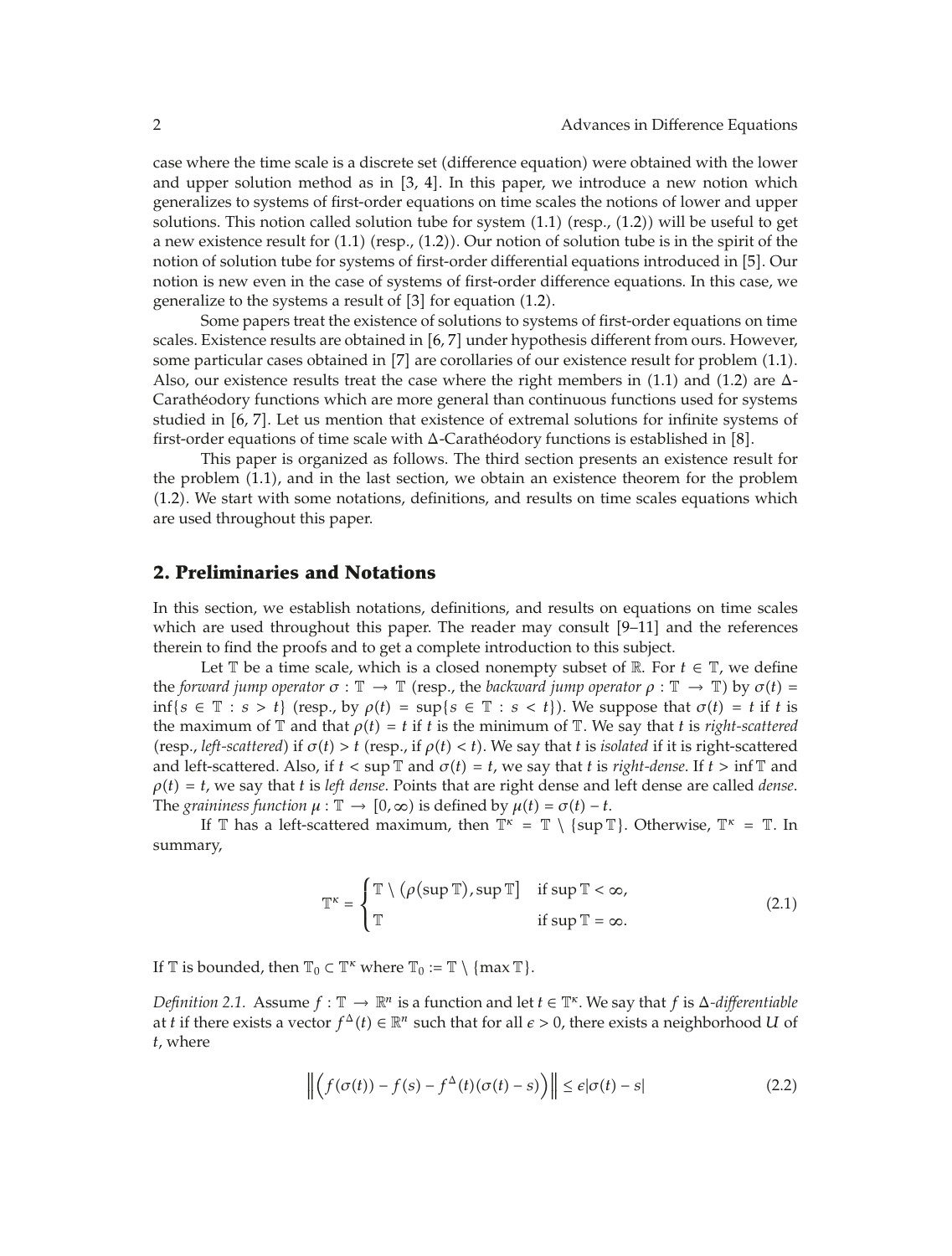for every  $s \in U$ . We call  $f^{\Delta}(t)$  the  $\Delta$ *-derivative* of f at t. If f is  $\Delta$ *-differentiable* at t for every *t*  $\in \mathbb{T}^{\kappa}$ , then  $f^{\Delta}: \mathbb{T}^{\kappa} \to \mathbb{R}^{n}$  is called the  $\Delta$ *-derivative* of *f* on  $\mathbb{T}^{\kappa}$ .

**Theorem 2.2.** *Assume*  $f : \mathbb{T} \to \mathbb{R}^n$  *is a function and let*  $t \in \mathbb{T}^{\kappa}$ *. Then, we have the following.* 

- (i) If  $f$  is  $\Delta$ -differentiable at  $t$ , then  $f$  is continuous at  $t$ .
- ii *If f is continuous at t and if t is right-scattered, then f is* Δ*-differentiable at t and*

$$
f^{\Delta}(t) = \frac{f(\sigma(t)) - f(t)}{\mu(t)}.
$$
 (2.3)

- $\int$ *(iii) If t is right dense, then f is*  $\Delta$ -*differentiable at t if and only if*  $\lim_{s \to t}$  $\left(\frac{f(t) f(s)}{t s}\right)$  $exists$  in  $\mathbb{R}^n$ . In this case,  $f^{\Delta}(t) = \lim_{s \to t} ((f(t) - f(s))/(t - s)).$
- (iv) If *f* is  $\Delta$ -differentiable at *t*, then  $f(\sigma(t)) = f(t) + \mu(t) f^{\Delta}(t)$ .

**Theorem 2.3.** *If*  $f$ ,  $g : \mathbb{T} \to \mathbb{R}$  are  $\Delta$ -differentiable at  $t \in \mathbb{T}^{\kappa}$ , then

- (i)  $f + g$  is  $\Delta$ -differentiable at *t* and  $(f + g)^{\Delta}(t) = f^{\Delta}(t) + g^{\Delta}(t)$ ,
- (ii)  $\alpha f$  *is*  $\Delta$ -differentiable at *t* for every  $\alpha \in \mathbb{R}$  and  $(\alpha f)^{\Delta}(t) = \alpha f^{\Delta}(t)$ ,
- (iii) *fg is*  $\Delta$ -differentiable at *t* and  $(fg)^{\Delta}(t) = f^{\Delta}(t)g(t) + f(\sigma(t))g^{\Delta}(t) = f(t)g^{\Delta}(t) + f(\sigma(t))g^{\Delta}(t)$  $f^{\Delta}(t)g(\sigma(t)),$
- $\int$  *(iv) If*  $g(t)g(\sigma(t)) \neq 0$ , then  $f/g$  *is*  $\Delta$ -differentiable at *t* and

$$
\left(\frac{f}{g}\right)^{\Delta}(t) = \frac{f^{\Delta}(t)g(t) - f(t)g^{\Delta}(t)}{g(t)g(\sigma(t))}.
$$
\n(2.4)

The next result is an adaptation of Theorem 1.87 in [10].

**Theorem 2.4.** Let W be an open set of  $\mathbb{R}^n$  and  $t \in \mathbb{T}$  a right-dense point. If  $g : \mathbb{T} \to \mathbb{R}^n$  is  $\Delta$ differentiable at t and if  $f:W\to\mathbb{R}$  is differentiable at  $g(t)\in W$ , then  $f\circ g$  is  $\Delta$ -differentiable at t *and*  $(f \circ g)^{\Delta}(t) = \langle f'(g(t)), g^{\Delta}(t) \rangle$ .

*Example 2.5.* Assume  $x : \mathbb{T} \rightarrow \mathbb{R}^n$  is  $\Delta$ -differentiable at  $t \in \mathbb{T}$ . We know that  $\|\cdot\|$  $\mathbb{R}^n \setminus \{0\} \to [0, \infty)$  is differentiable. If  $t = \sigma(t)$ , by the previous theorem, we have  $||x(t)||^{\Delta} =$  $\langle x(t), x^{\Delta}(t) \rangle$  /  $||x(t)||$ .

*Definition 2.6.* A function  $f : \mathbb{T} \to \mathbb{R}^n$  is called rd-*continuous* provided it is continuous at right-dense points in  $\mathbb T$  and its left-sided limits exist (finite) at left-dense points in  $\mathbb T$ . The set of rd-continuous functions  $f: \mathbb{T} \to \mathbb{R}^n$  is denoted by  $C_{rd}(\mathbb{T}, \mathbb{R}^n)$ . The set of functions  $f: \mathbb{T} \to \mathbb{R}^n$  that are  $\Delta$ -differentiable and whose  $\Delta$ -derivative is rd-continuous is denoted by  $C^1_{\rm rd}(\mathbb{T}, \mathbb{R}^n)$ .

It is possible to define a theory of measure and integration for an arbitrary bounded time scale  $\mathbb T$  where  $a = \min \mathbb T < \max \mathbb T = b$ . We recall the notion of  $\Delta$ -measure as introduced in chapter 5 of [9]. Define  $\mathcal{F}_1$  the family of intervals of  $\mathbb T$  of the form

$$
[c,d) = \{t \in \mathbb{T} : c \le t < d\},\tag{2.5}
$$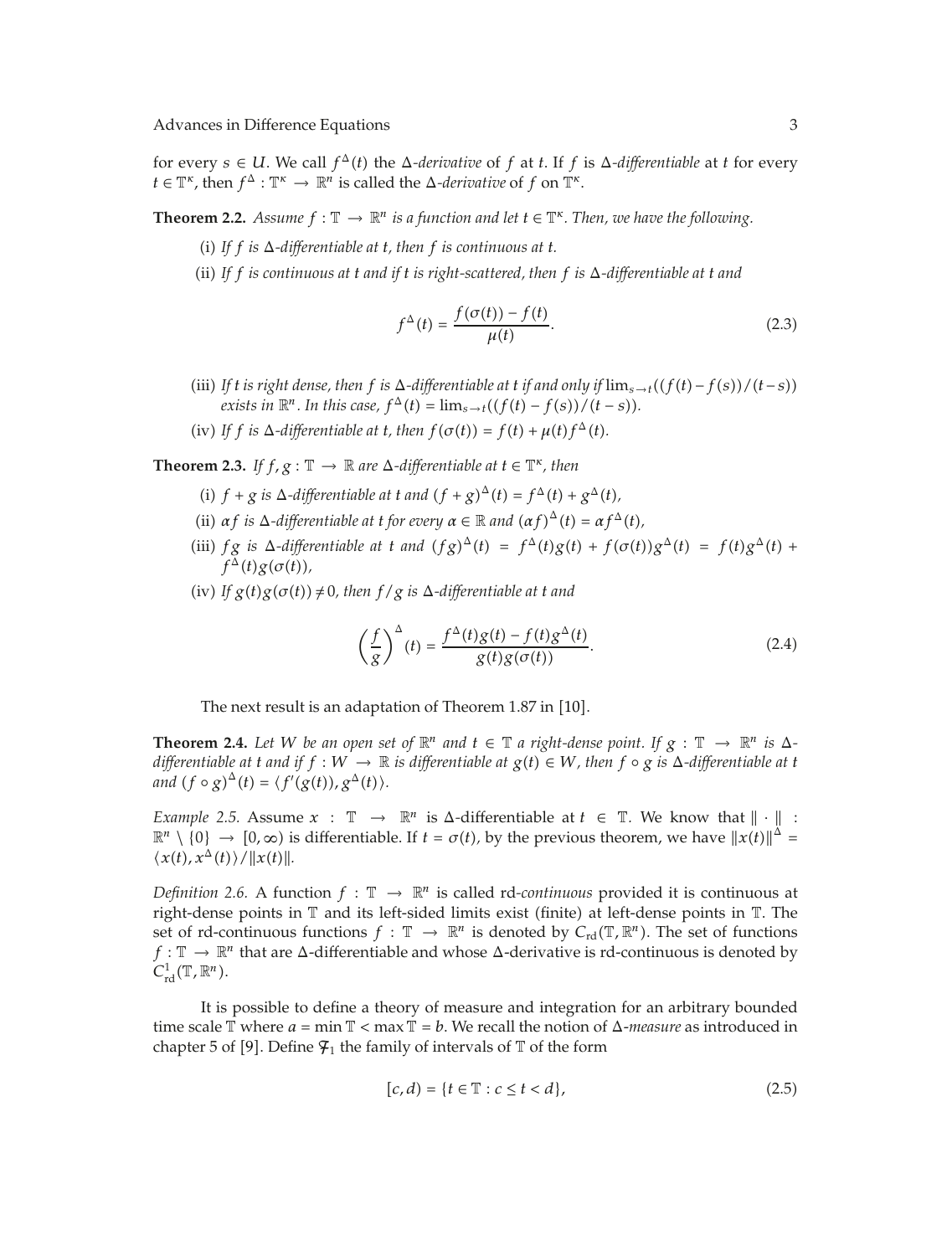where *c*, *d* ∈  $\mathbb{T}$  and *c*  $\le$  *d*. The interval [*c*, *c*) is understood as the empty set. An outer measure  $m_1^*$  on  $\mathcal{D}(\mathbb{T})$  is defined as follows: for  $E \subset \mathbb{T}$ ,

$$
m_1^*(E) = \begin{cases} \inf \left\{ \sum_{k=1}^m (d_k - c_k) : E \subset \bigcup_{k=1}^m [c_k, d_k) \text{ with } [c_k, d_k) \in \mathcal{F}_1 \right\} & \text{if } b \notin E, \\ \infty & \text{if } b \in E. \end{cases} \tag{2.6}
$$

*Definition 2.7.* A set  $A \subset \mathbb{T}$  is said to be  $\Delta$ -measurable if for every set  $E \subset \mathbb{T}$ ,

$$
m_1^*(E) = m_1^*(E \cap A) + m_1^*(E \cap (\mathbb{T} \setminus A)). \tag{2.7}
$$

Now, denote

$$
\mathcal{M}(m_1^*) := \{ A \subset \mathbb{T} : A \text{ is } \Delta\text{-measurable} \}. \tag{2.8}
$$

The *Lebesgue*  $\Delta$ *-measure* on  $\mathcal{M}(m_1^*)$ , denoted by  $\mu_\Delta$ , is the restriction of  $m_1^*$  to  $\mathcal{M}(m_1^*)$ . We get a complete measurable space with  $(\mathbb{T},\mathcal{M}(m_1^*),\mu_{\Delta})$ .

With this definition of complete measurable space for a bounded time scale  $\mathbb T$ , we can define the notions of  $\Delta$ -measurability and  $\Delta$ -integrability for functions  $f : \mathbb{T} \to \mathbb{R}$  following the same ideas of the theory of Lebesgue integral. We omit here these definitions that an interested reader can find in [12]. We only present definitions and results which will be useful for this paper.

*Definition 2.8.* Let *E*  $\subset$  T be a  $\Delta$ -measurable set and  $f : \mathbb{T} \to \mathbb{R}$  be a  $\Delta$ -measurable function. We say that  $f \in L^1_{\Delta}(E)$  provided

$$
\int_{E} |f(s)| \Delta s < \infty. \tag{2.9}
$$

We say that a Δ-measurable function  $f: \mathbb{T} \to \mathbb{R}^n$  is in the set  $L^1_\Delta(E,\mathbb{R}^n)$  provided

$$
\int_{E} |f_i(s)| \Delta s < \infty \tag{2.10}
$$

for each of its components  $f_i: \mathbb{T} \to \mathbb{R}$ .

**Proposition 2.9.** *Assume*  $f \in L^1_\Delta(E, \mathbb{R}^n)$ *. Then,* 

$$
\left\| \int_{E} f(s) \Delta s \right\| \le \int_{E} \left\| f(s) \right\| \Delta s. \tag{2.11}
$$

Many results of integration theory are established for measurable functions  $f: X \to \mathbb{R}$ where  $(X, \tau, \mu)$  is a complete measurable space. These results are in particular true for the measurable space (T, M(m<sup>∗</sup><sub>1</sub>), μ<sub>Δ</sub>). We recall two results of the theory of integration adapted to our situation.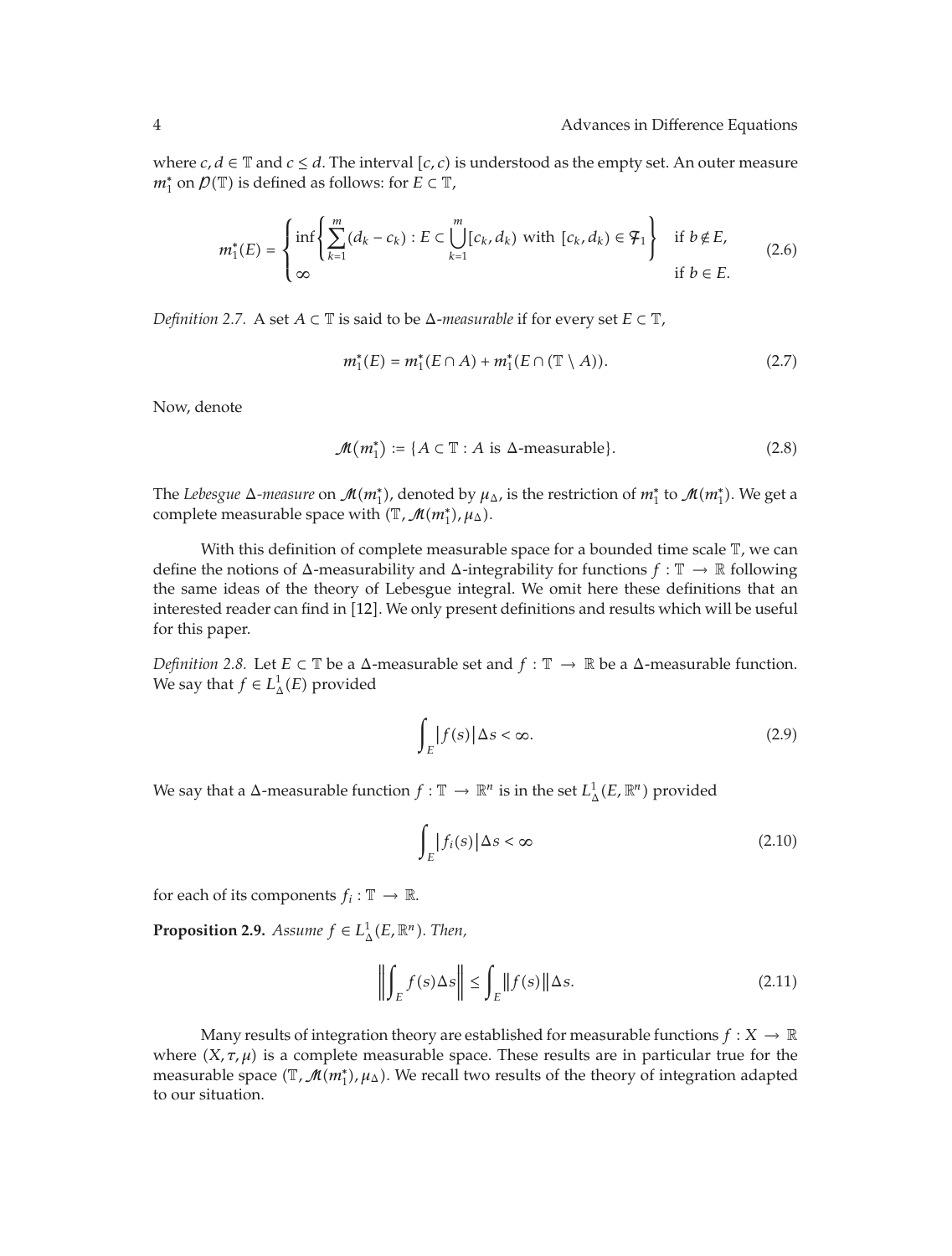**Theorem 2.10** (Lebesgue-dominated convergence Theorem). Let  ${f_n}_{n \in \mathbb{N}}$  be a sequence of  $f$ unctions in  $L^1_\Delta(\mathbb{T}_0)$ . If there exists a function  $f:\mathbb{T}_0\to\mathbb{R}$  such that  $f_n(t)\to f(t)\Delta$ -a.e.  $t\in\mathbb{T}_0$  and *if there exists a function*  $g \in L^1_\Delta(\mathbb{T}_0)$  such that  $||f_n(t)|| \leq g(t) \Delta$ -a.e.  $t \in \mathbb{T}_0$  and for every  $n \in \mathbb{N}$ , then  $f_n \to f$  *in*  $L^1_\Delta(\mathbb{T}_0)$ .

**Theorem 2.11.** *The set*  $L^1_\Delta(\mathbb{T}_0)$  *is a Banach space endowed with the norm*  $||f||_{L^1_\Delta} := \int_{\mathbb{T}_0} |f(s)| \Delta s$ .

The following results were obtained in [12] where a useful relation between the  $\Delta$ measure on T (resp., Δ-integral on T) and the Lebesgue measure (μ<sub>L</sub>) on ℝ (resp., Lebesgue integral on  $\mathbb R$ ) is established. To establish these results, the authors of [12] prove that the set of right-scattered points of  $\mathbb T$  is at most countable. Then, there are a set of index  $I\subset\mathbb N$  and a set  $\{t_i\}_{i\in I} \subset \mathbb{T}$  such that  $R_{\mathbb{T}} := \{t \in \mathbb{T} : t < \sigma(t)\} = \{t_i\}_{i\in I}$ .

**Proposition 2.12.** *Let*  $A \subset \mathbb{T}$ *. Then,*  $A$  *is*  $\Delta$ *-measurable if and only if*  $A$  *is Lebesgue measurable. In such a case, the following properties hold for every* Δ*-measurable set A.*

 $(i)$  *If*  $b \notin A$ *, then* 

$$
\mu_{\Delta}(A) = \sum_{i \in I_A} (\sigma(t_i) - t_i) + \mu_L(A). \tag{2.12}
$$

(ii)  $\mu_{\Delta}(A) = \mu_L(A)$  *if and only if*  $b \notin A$  *and A has no right-scattered points. Here,*  $I_A = \{i \in A\}$  $I: t_i \in R_{\mathbb{T}} \cap A$ .

To establish the relation between  $\Delta$ -integration on  $\mathbb T$  and Lebesgue integration on a real compact interval, the function  $f: \mathbb{T} \to \mathbb{R}$  is extended to  $[a, b]$  in the following way.

$$
\hat{f}(t) := \begin{cases} f(t), & \text{if } t \in \mathbb{T}, \\ f(t_i), & \text{if } t \in (t_i, \sigma(t_i)), \text{ for an } i \in I_{\mathbb{T}}. \end{cases}
$$
\n(2.13)

**Theorem 2.13.** Let  $E \subset \mathbb{T}$  be a  $\Delta$ -measurable set such that  $b \notin E$  and let  $E = E \cup \bigcup_{i \in I_E} (t_i, \sigma(t_i)).$ *Let*  $f: \mathbb{T} \to \mathbb{R}$  *be a*  $\Delta$ *-measurable function and*  $f: [a,b] \to \mathbb{R}$  *its extension on*  $[a,b]$ *. Then,*  $f$  *is* <sup>Δ</sup>*-integrable on <sup>E</sup> if and only if <sup>f</sup> is Lebesgue integrable on <sup>E</sup>. In such a case, one has*

$$
\int_{E} f(s) \Delta s = \int_{\hat{E}} \hat{f}(s) ds.
$$
\n(2.14)

Also, the function  $f : \mathbb{T} \to \mathbb{R}$  can be extended on  $[a, b]$  in another way. Define  $f(t)$ :  $[a, b] \rightarrow \mathbb{R}$  by

$$
\overline{f}(t) := \begin{cases} f(t), & \text{if } t \in \mathbb{T}, \\ f(t_i) + \frac{f(\sigma(t_i)) - f(t_i)}{\mu(t_i)} (t - t_i), & \text{if } t \in (t_i, \sigma(t_i)), \text{ for an } i \in I_{\mathbb{T}}. \end{cases}
$$
\n(2.15)

*Definition 2.14.* A function  $f : \mathbb{T} \to \mathbb{R}$  is said to be *absolutely continuous on*  $\mathbb{T}$  if for every  $\epsilon > 0$ , there exists a  $\delta > 0$  such that if  $\{[a_k, b_k]\}_{k=1}^n$  with  $a_k, b_k \in \mathbb{T}$  is a finite pairwise disjoint family of subintervals of  $\mathbb{T}$  satisfying  $\sum_{k=1}^{n} (b_k - a_k) < \delta$ , then  $\sum_{k=1}^{n} |f(b_k) - f(a_k)| < \epsilon$ .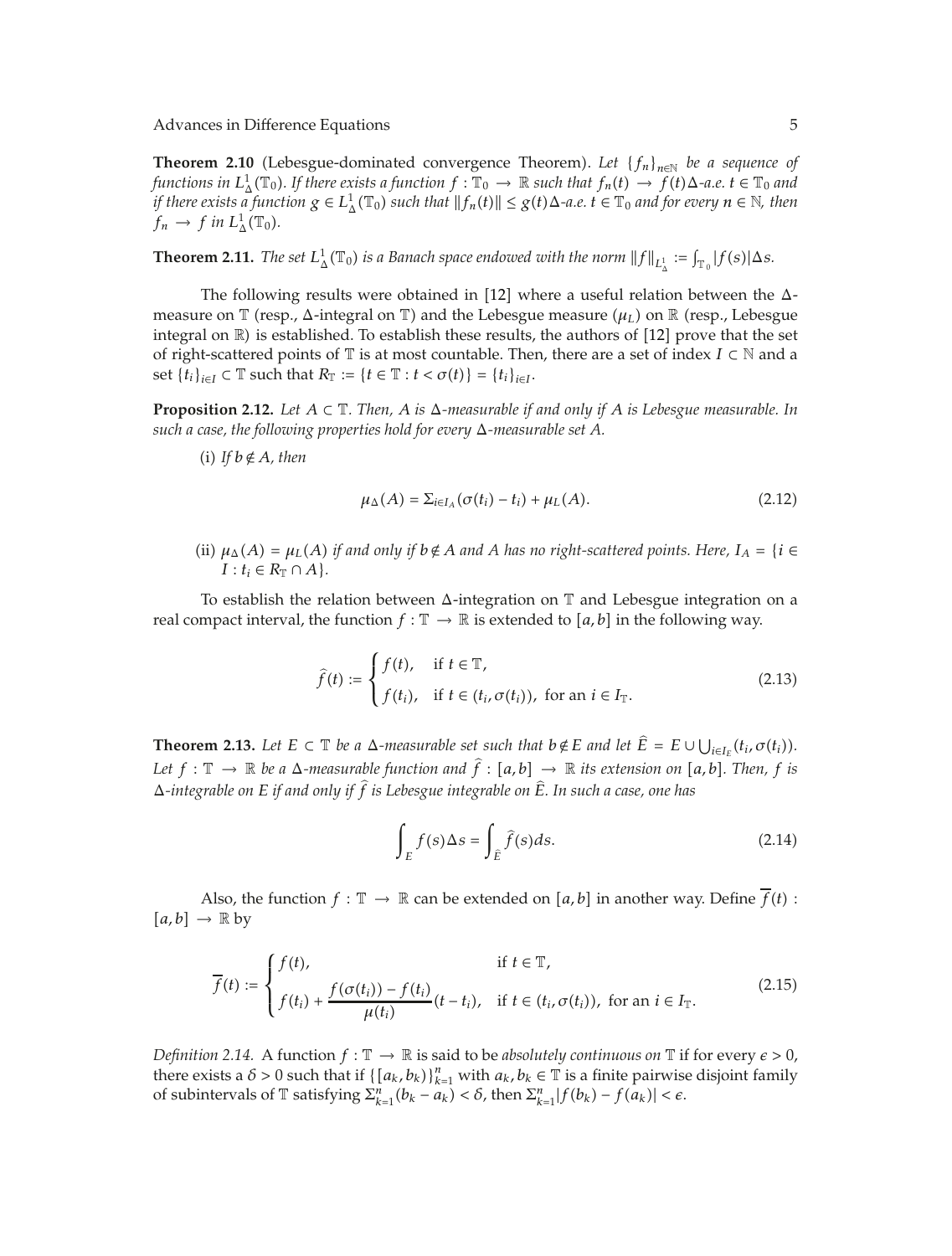The three following results were obtained in [13].

**Lemma 2.15.** If  $\overline{f}$  is differentiable at  $t \in [a, b) \cap \mathbb{T}$ , then f is  $\Delta$ -differentiable at t and  $f^{\Delta}(t) = \overline{f}'(t)$ .

**Theorem 2.16.** *Consider a function*  $f : \mathbb{T} \to \mathbb{R}$  *and its extension*  $f : [a, b] \to \mathbb{R}$ . *Then,*  $f$  *is absolutely continuous on*  $\mathbb T$  *if and only if*  $\overline{f}$  *is absolutely continuous on* [*a*, *b*].

**Theorem 2.17.** *A function*  $f : \mathbb{T} \to \mathbb{R}$  *is absolutely continuous on*  $\mathbb{T}$  *if and only if*  $f$  *is*  $\Delta$  $d$ *ifferentiable*  $\Delta$ -almost everywhere on  $\mathbb{T}_0$ ,  $f^{\Delta} \in L^1_{\Delta}(\mathbb{T}_0)$  and

$$
\int_{[a,t)\cap\mathbb{T}} f^{\Delta}(s) \Delta s = f(t) - f(a), \quad \text{for every } t \in \mathbb{T}.
$$
 (2.16)

We also recall the Banach Lemma.

**Lemma 2.18.** *Let E be a Banach space and*  $u : [a, b] \rightarrow E$  *an absolutely continuous function, then the measure of the set*  $\{t \in [a, b] : u(t) = 0 \text{ and } u'(t) \neq 0\}$  *is zero.* 

Using the previous results, we now prove two propositions that will be used later.

**Proposition 2.19.** *Let*  $g \in L^1_\Delta(\mathbb{T}_0)$  *and*  $G : \mathbb{T} \to \mathbb{R}$  *the function defined by* 

$$
G(t) := \int_{[a,t)\cap T} g(s) \Delta s. \tag{2.17}
$$

*Then,*  $G^{\Delta}(t) = g(t) \Delta$ -almost everywhere on  $\mathbb{T}_0$ .

*Proof.* By Theorem 2.13, remark that

$$
G(t) = \int_{[a,t)} \hat{g}(s)ds \quad \text{for every } t \in \mathbb{T}.\tag{2.18}
$$

We can also check that for *ti* right scattered,

$$
\overline{G}(t) = \int_{[a,t_i)} \widehat{g}(s)ds + \int_{[t_i,t)} \widehat{g}(s)ds \quad \text{if } t \in (t_i, \sigma(t_i)).
$$
\n(2.19)

Obviously,

$$
\overline{G}(t) = \int_{[a,t)} \hat{g}(s)ds \quad \text{for every } t \in [a,b]. \tag{2.20}
$$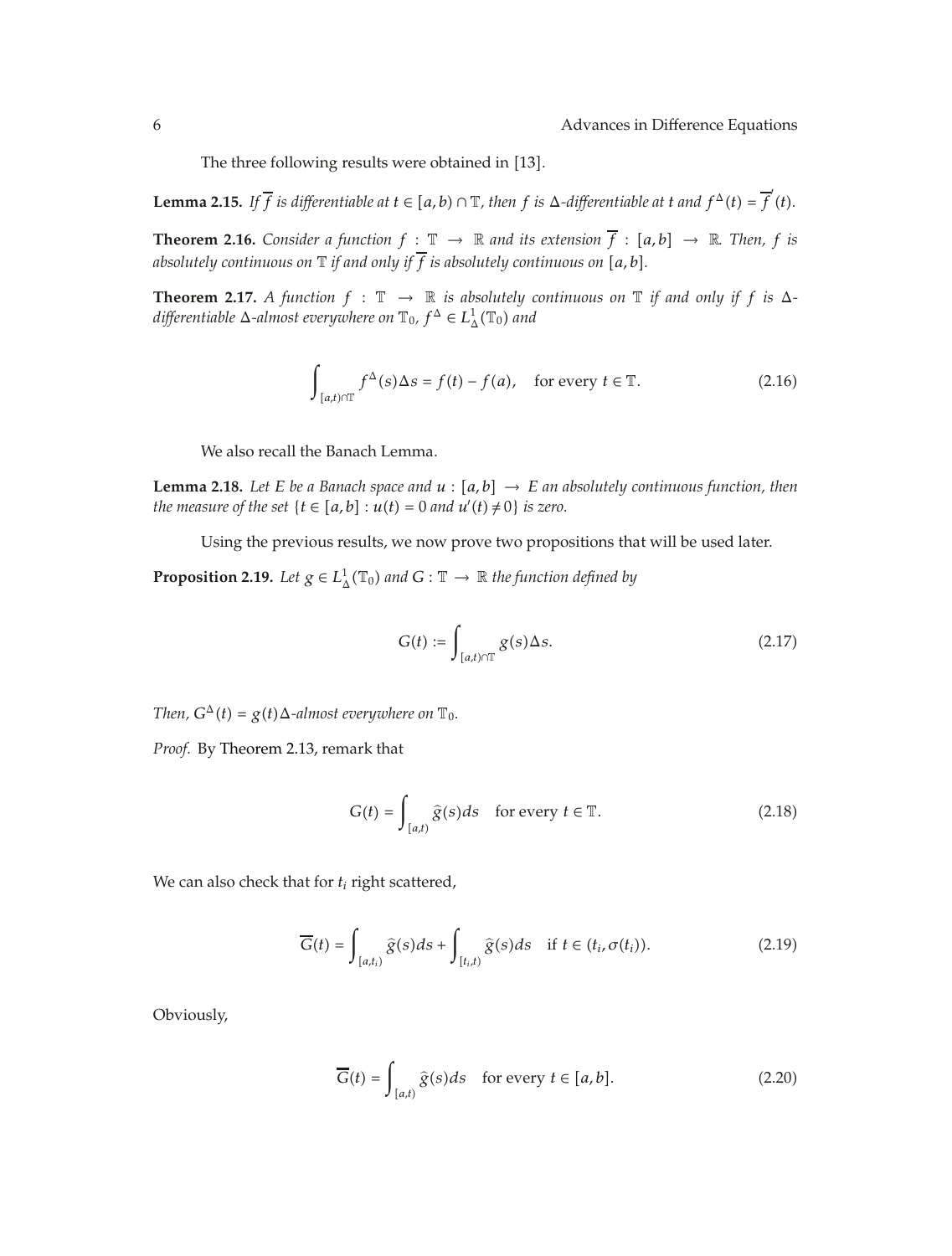It is well known that  $\overline{G}'(t) = \hat{g}(t)$  almost everywhere on [a, b]. By Lemma 2.15, we have that  $G^{\Delta}(t) = \overline{G}'(t) = \hat{g}(t) = g(t)$  except on a set  $A \subset \mathbb{T}_0$  such that  $\mu_L(A) = 0$ . Since  $\overline{G}$  is continuous, for  $t \in R_{\mathbb{T}} \cap \mathbb{T}_0$  right scattered for  $t_i \in R_{\mathbb{T}} \cap \mathbb{T}_0$  right scattered,

$$
\overline{G}^{\Delta}(t_i) = \frac{G(\sigma(t_i)) - G(t_i)}{\mu(t_i)} = g(t_i)
$$
\n(2.21)

by Theorem 2.2(ii). Then, *G* is  $\Delta$ -differentiable at  $t \in (\mathbb{T}_0 \setminus A) \cup R_{\mathbb{T}} \cap \mathbb{T}_0$ . By Proposition 2.12(ii),  $\mu_{\Delta}(A \setminus (R_{\mathbb{T}} \cap \mathbb{T}_0)) = 0$  and, then, the proposition is proved.

**Proposition 2.20.** Let  $u : \mathbb{T} \to \mathbb{R}$  be an absolutely continuous function, then the  $\Delta$ -measure of the  $set\{t \in \mathbb{T}_0 \setminus R_{\mathbb{T}_0} : u(t) = 0 \text{ and } u^{\Delta}(t) \neq 0\} \text{ is zero.}$ 

*Proof.* It suffices to consider the extension  $\overline{u}$  of *u* on [*a, b*] and successively apply Theorem 2.16, Lemmas 2.18, 2.15, and the Proposition 2.12 $(ii)$ .  $\Box$ 

We recall a notion of Sobolev's space of functions defined on a bounded time scale  $\mathbb T$ where  $a = \min \mathbb{T} < \max \mathbb{T} = b$ . The definition and the result are from [14].

*Definition 2.21.* We say that a function  $u : \mathbb{T} \to \mathbb{R}$  belongs to  $W_\Delta^{1,1}(\mathbb{T})$  if and only if  $u \in L_\Delta^1(\mathbb{T}_0)$ and there exists a function  $g: \mathbb{T}^{\kappa} \to \mathbb{R}$  such that  $g \in L^1_{\Delta}(\mathbb{T}_0)$  and

$$
\int_{\mathbb{T}_0} u(s) \phi^{\Delta}(s) \Delta s = -\int_{\mathbb{T}_0} g(s) \phi(\sigma(s)) \Delta s \quad \text{for every } \phi \in C^1_{0,rd}(\mathbb{T})
$$
\n(2.22)

with

$$
C_{0,\mathrm{rd}}^1(\mathbb{T}) := \left\{ f : \mathbb{T} \longrightarrow \mathbb{R} : f \in C_{\mathrm{rd}}^1(\mathbb{T}), \ f(a) = 0 = f(b) \right\}.
$$
 (2.23)

We say that a function  $f: \mathbb{T} \to \mathbb{R}^n$  is in the set  $W^{1,1}_\Delta(\mathbb{T}, \mathbb{R}^n)$  if each of its components  $f_i$  are in  $W^{1,1}_\Delta(\mathbb{T}).$ 

**Theorem 2.22.** *Suppose that*  $u \in W_{\Delta}^{1,1}(\mathbb{T})$  *and that* (2.22) *holds for a function*  $g \in L_{\Delta}^{1}(\mathbb{T}_{0})$ *. Then,*  $t$ here exists a unique function  $x:\mathbb{T}\to\mathbb{R}$  absolutely continuous such that  $\Delta$ -almost everywhere on  $\mathbb{T}_0$ , one has  $x = u$  and  $x^{\Delta} = g$ . Moreover, if g is rd-continuous on  $\mathbb{T}_0$ , then there exists a unique *function*  $x \in C_{rd}^1(\mathbb{T})$  such that  $x = u$   $\Delta$ -almost everywhere on  $\mathbb{T}_0$  and such that  $x^{\Delta} = g$  on  $\mathbb{T}_0$ .

By the previous theorem, we can conclude that  $u \in W_{\Delta}^{1,1}(\mathbb{T})$  is also continuous.

*Remark* 2.23. If  $x \in W_{\Delta}^{1,1}(\mathbb{T}, \mathbb{R}^n)$ , then its components  $x_i$  are in  $W_{\Delta}^{1,1}(\mathbb{T})$ . By Theorems 2.22 and 2.17, *x* is  $\Delta$ -differentiable  $\Delta$ -a.e. on  $\mathbb{T}$ . From Example 2.5, we obtain  $||x(t)||^{\Delta} =$  $\langle x(t), x^{\Delta}(t) \rangle / \|x(t)\| \Delta$ -a.e. on  $\{t \in \mathbb{T} : t = \sigma(t)\}.$ 

We prove two maximum principles that will be useful to get a priori bounds for solutions of systems considered in this paper.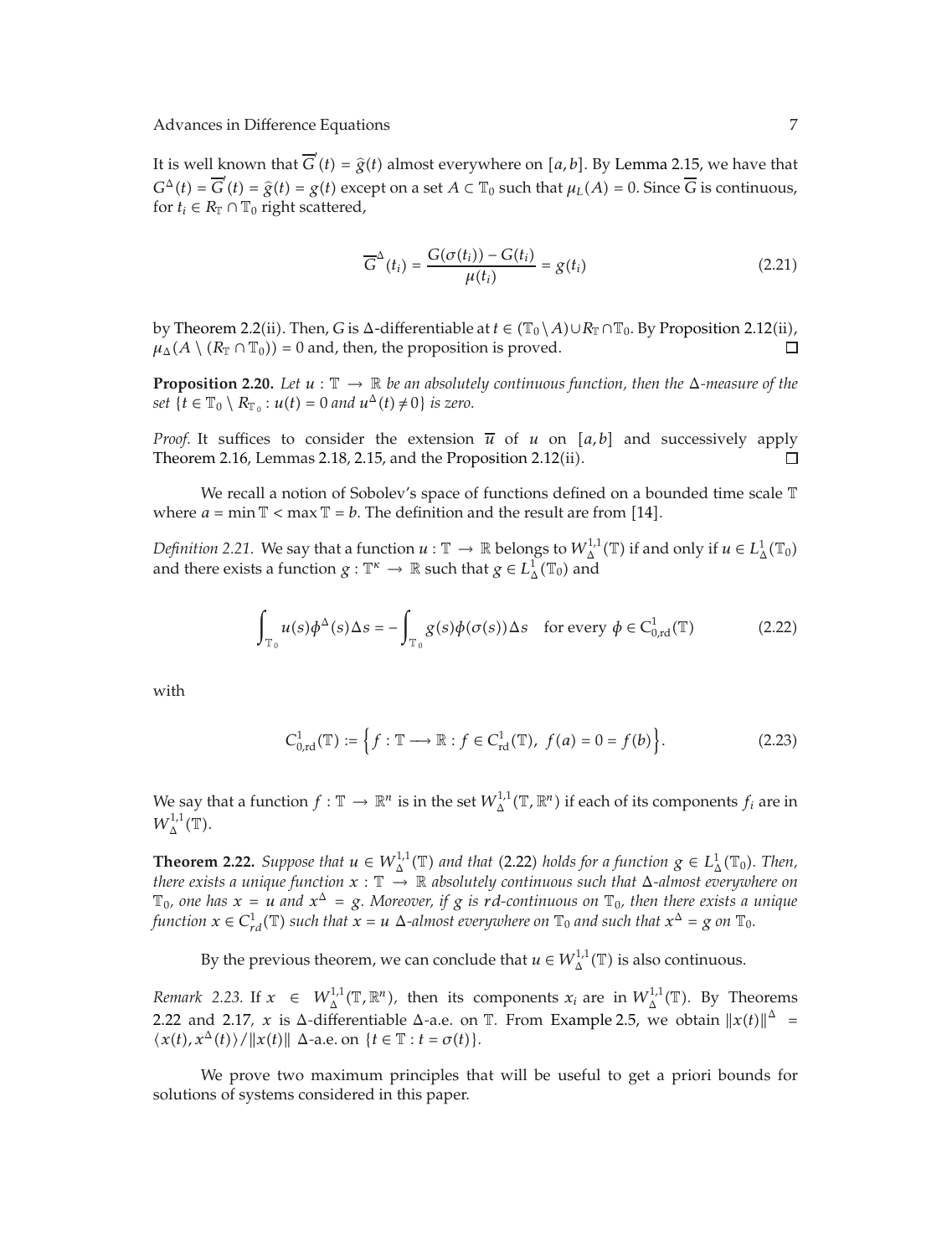**Lemma 2.24.** Let  $r \in W_{\Delta}^{1,1}(\mathbb{T})$  such that  $r^{\Delta}(t) < 0$   $\Delta$ -a.e.  $t \in \{t \in \mathbb{T}_0 : r(\sigma(t)) > 0\}$ . If one of the *following conditions holds,*

 $f(i)$   $r(a) \leq 0$ ,  $\pi$ *(ii)*  $r(a) \leq r(b)$ ,

*then*  $r(t) \leq 0$ *, for every*  $t \in \mathbb{T}$ *.* 

*Proof.* Suppose the conclusion is false. Then, there exists  $t_0 \in \mathbb{T}$  such that  $r(t_0) = \max_{t \in \mathbb{T}} r(t)$ 0, since *r* is continuous on  $\mathbb{T}$ . If  $t_0 > \rho(t_0)$ , then  $r^{\Delta}(\rho(t_0))$  exists, since  $\mu_{\Delta}(\{\rho(t_0)\}) = t_0 - \rho(t_0) > 0$ and because  $r \in W^{1,1}_{\Delta}(\mathbb{T})$ . Then,

$$
r^{\Delta}(\rho(t_0)) = \frac{r(t_0) - r(\rho(t_0))}{t_0 - \rho(t_0)} \ge 0,
$$
\n(2.24)

which is a contradiction since  $r(t_0) = r(\sigma(\rho(t_0))) > 0$ . If  $t_0 = \rho(t_0) > a$ , then there exists an interval  $[t_1, \rho(t_0))$  such that  $r(\sigma(t)) > 0$  for all  $t \in [t_1, \rho(t_0)) \cap \mathbb{T}$ . Thus,

$$
0 \le r(t_0) - r(t_1) = r(\rho(t_0)) - r(t_1) = \int_{[t_1, \rho(t_0)) \cap \mathbb{T}} r^{\Delta}(s) \Delta s < 0 \qquad (2.25)
$$

by hypothesis and by Theorem 2.17. Hence, we get a contradiction. The case  $t_0 = a$  is impossible if hypothesis (i) holds and if  $r(a) \leq r(b)$ , we must have  $r(a) = r(b)$ . If we take *t*<sub>0</sub> = *b*, by using previous steps of this proof, one can check that *r(b)*  $\leq$  0 and, then, the lemma is proved. is proved.

**Lemma 2.25.** Let  $r \in W_{\Delta}^{1,1}(\mathbb{T})$  be a function such that  $r^{\Delta}(t) > 0$   $\Delta$ -a.e. on  $\{t \in \mathbb{T}^k : r(t) > 0\}$  if  $r(a) \geq r(b)$ , then  $r(t) \leq 0$ , for every  $t \in \mathbb{T}$ .

*Proof.* If there exists  $t \in \mathbb{T}$  such that  $r(t) > 0$ , then there exists a  $t_0 \in \mathbb{T}$  such that  $r(t_0) =$  $\max_{t \in \mathbb{T}} r(t) > 0$ . If  $t_0 < b$  and  $t_0 < \sigma(t_0)$ , then  $\mu_{\Delta}(\{t_0\}) = \sigma(t_0) - t_0 > 0$ . Since  $r \in W_{\Delta}^{1,1}(\mathbb{T})$ ,  $r^{\Delta}$ exists Δ-almost everywhere. Then, we must have

$$
r^{\Delta}(t_0) = \frac{r(\sigma(t_0)) - r(t_0)}{\sigma(t_0) - t_0} \le 0,
$$
\n(2.26)

which contradicts the hypothesis of the lemma. If  $t_0 < b$  and  $t_0 = \sigma(t_0)$ , there exists an interval *t*<sub>0</sub>*, t*<sub>1</sub>) such that *r(t)* > 0 for every *t* ∈  $[t_0, t_1)$  ∩  $\mathbb{T}$ . Then*,* 

$$
0 < \int_{[t_0, t_1) \cap \mathbb{T}} r^{\Delta}(s) \Delta s = r(t_1) - r(t_0), \tag{2.27}
$$

by Theorem 2.17, which contradicts the fact that  $r(t_0)$  is a maximum. If  $t_0 = b$ , then by hypothesis, we must have  $r(a) = r(b)$ . Thus, we can take  $t_0 = a$ , and by using the previous steps of this proof, one can check that  $r(a) \leq 0$ . Then, the lemma is proved.  $\Box$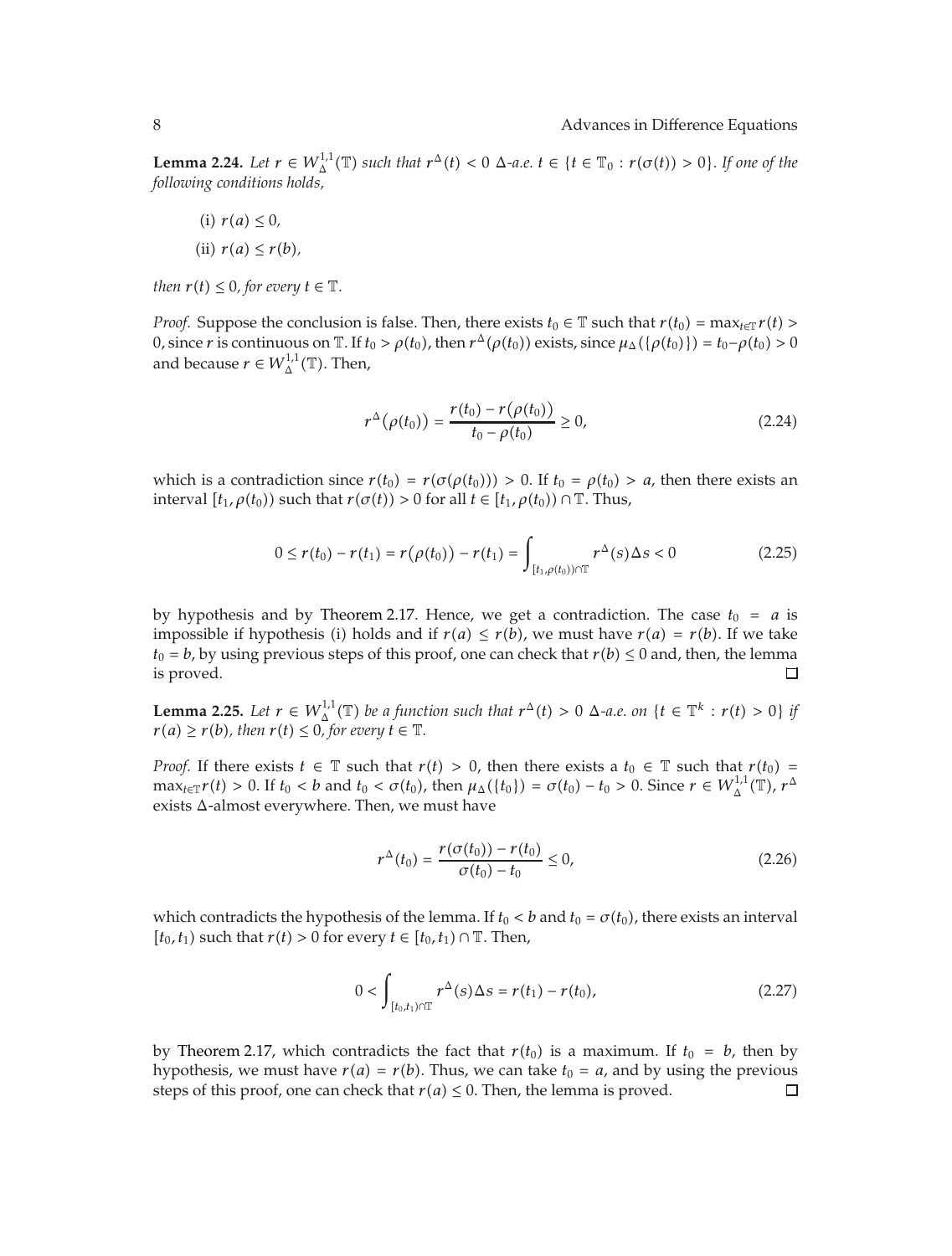*Definition 2.26.* For  $\epsilon > 0$ , the *exponential function*  $e_{\epsilon}(\cdot, t_0)$  :  $\mathbb{T} \to \mathbb{R}$  may be defined as the unique solution of the initial value problem

$$
x^{\Delta}(t) = \epsilon x(t), \qquad x(t_0) = 1. \tag{2.28}
$$

More explicitly, the exponential function  $e_{\epsilon}(\cdot, t_0)$  is given by the formula

$$
e_{\epsilon}(t,t_0) = \exp\left(\int_{t_0}^t \xi_{\epsilon}(\mu(s)) \Delta s\right),\tag{2.29}
$$

where for  $h \geq 0$ , we define  $\xi_e(h)$  as

$$
\xi_{\epsilon}(h) = \begin{cases} \epsilon, & \text{if } h = 0, \\ \frac{\log(1 + h\epsilon)}{h}, & \text{otherwise.} \end{cases}
$$
 (2.30)

As direct consequences of Proposition 2.19 and Theorem 2.3, we get the following results.

**Proposition 2.27.** If  $g \in L^1_\Delta(\mathbb{T}_0, \mathbb{R}^n)$ , the function  $x : \mathbb{T} \to \mathbb{R}^n$  defined by

$$
x(t) = e_1(a,t) \left( x_0 + \int_{[a,t)\cap \mathbb{T}} e_1(s,a) g(s) \Delta s \right)
$$
 (2.31)

*is a solution of the problem*

$$
x^{\Delta}(t) + x(\sigma(t)) = g(t), \quad \Delta \text{-}a.e. \ t \in \mathbb{T}_0,
$$
  

$$
x(a) = x_0.
$$
 (2.32)

**Proposition 2.28.** *If*  $g \in L^1_\Delta(\mathbb{T}_0, \mathbb{R}^n)$ , then the function  $x : \mathbb{T} \to \mathbb{R}^n$  defined by

$$
x(t) = \frac{1}{e_1(t,a)} \left( \frac{1}{e_1(b,a)-1} \int_{[a,b)\cap \mathbb{T}} g(s)e_1(s,a) \Delta s + \int_{[a,b)\cap \mathbb{T}} g(s)e_1(s,a) \Delta s \right) \tag{2.33}
$$

*is a solution of the problem*

$$
x^{\Delta}(t) + x(\sigma(t)) = g(t), \quad \Delta \text{-a.e. } t \in \mathbb{T}_0,
$$
  

$$
x(a) = x(b).
$$
 (2.34)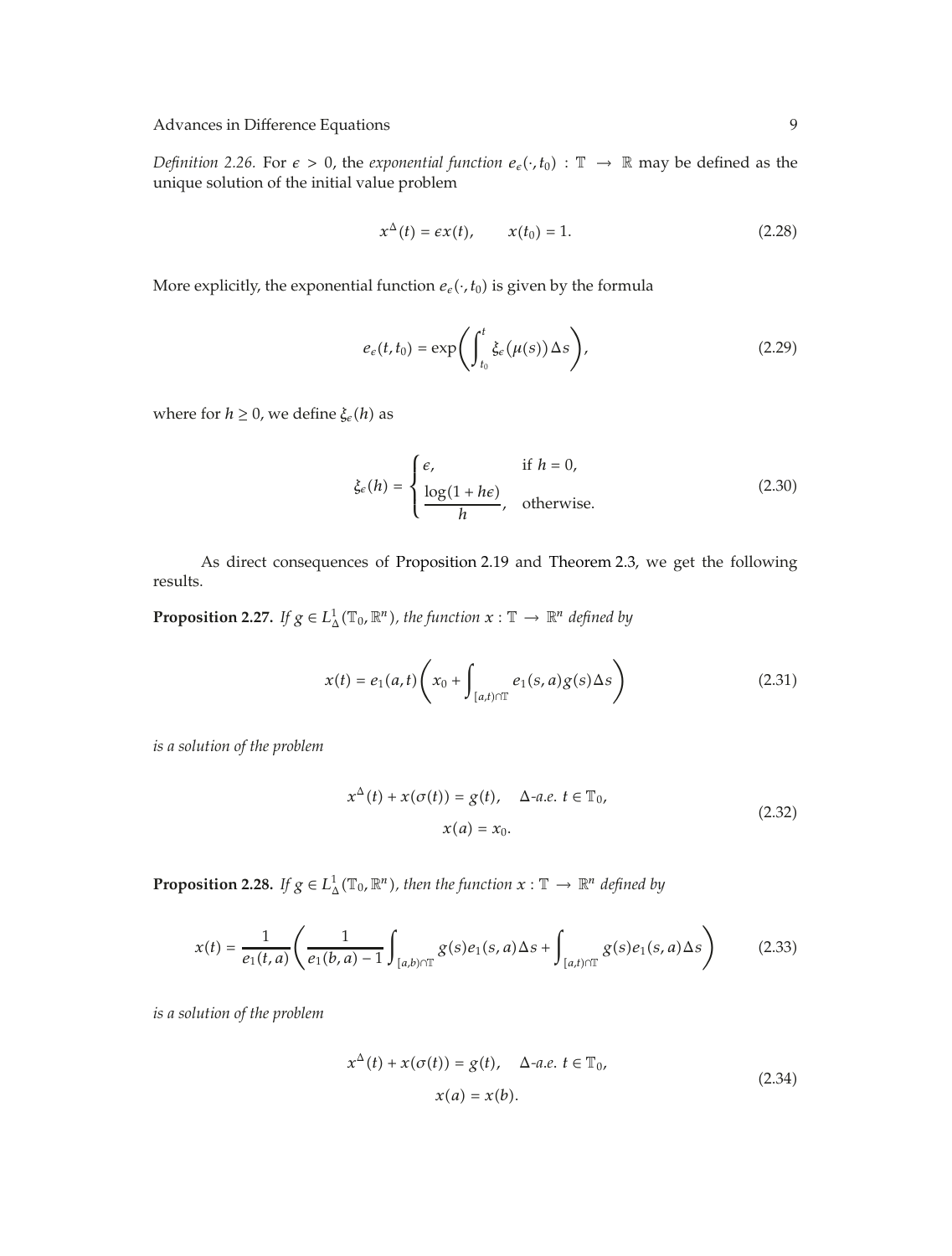**Proposition 2.29.** *If*  $g \in L^1_\Delta(\mathbb{T}_0, \mathbb{R}^n)$ , then the function  $x : \mathbb{T} \to \mathbb{R}^n$  defined by

$$
x(t) = e_1(t, a) \left( \frac{e_1(b, a)}{1 - e_1(b, a)} \int_{[a, b) \cap \mathbb{T}} \frac{g(s)}{e_1(\sigma(s), a)} \Delta s + \int_{[a, t) \cap \mathbb{T}} \frac{g(s)}{e_1(\sigma(s), a)} \Delta s \right) \tag{2.35}
$$

*is a solution of the problem*

$$
x^{\Delta}(t) - x(t) = g(t), \quad \Delta \text{-}a.e. \ t \in \mathbb{T}_0,
$$
  

$$
x(a) = x(b).
$$
 (2.36)

We now define a notion of Carathéodory functions on a compact time scale.

*Definition 2.30.* A function  $f : \mathbb{T}_0 \times \mathbb{R}^n \to \mathbb{R}^n$  is called a  $\Delta$ -*Carathéodory* function if the three following conditions hold.

- (C-i) The map  $t \mapsto f(t, x)$  is  $\Delta$ -measurable for every  $x \in \mathbb{R}^n$ .
- (C-ii) The map  $x \mapsto f(t, x)$  is continuous  $\Delta$ -a.e.  $t \in \mathbb{T}_0$ .
- (C-iii) For every  $r > 0$ , there exists a function  $h_r \in L^1_{\Delta}(\mathbb{T}_0, [0, \infty))$  such that  $||f(t, x)|| \le$ *h<sub>r</sub>*(*t*)  $\Delta$ -a.e. *t*  $\in \mathbb{T}_0$  and for every  $x \in \mathbb{R}^n$  such that  $||x|| \leq R$ .

#### **3. Existence Theorem for the Problem**  $(1.1)$

In this section, we establish an existence result for the problem (1.1). A solution of this problem will be a function  $x \in W_{\Delta}^{1,1}(\mathbb{T}, \mathbb{R}^n)$  satisfying (1.1). Let us recall that  $\mathbb{T}$  is compact and  $a = \min \mathbb{T} < \max \mathbb{T} = b$ . We introduce the notion of solution tube for the problem (1.1).

*Definition 3.1.* Let  $(v, M) \in W_\Delta^{1,1}(\mathbb{T}, \mathbb{R}^n) \times W_\Delta^{1,1}(\mathbb{T}, [0, \infty))$ . We say that  $(v, M)$  is a *solution tube* of  $(1.1)$  if

- $\langle i \rangle \langle x v(\sigma(t)), f(t, x) v^{\Delta}(t) \rangle \le M(\sigma(t))M^{\Delta}(t)\Delta$ -a.e.  $t \in \mathbb{T}_0$  and for every  $x \in \mathbb{R}^n$  such that  $||x - v(\sigma(t))|| = M(\sigma(t)),$
- (ii)  $v^{\Delta}(t) = f(t, v(\sigma(t)))\Delta$ -a.e.  $t \in \mathbb{T}_0$  such that  $M(\sigma(t)) = 0$ ,
- (iii)  $M(t) = 0$  for every  $t \in \mathbb{T}_0$  such that  $M(\sigma(t)) = 0$ ,
- $(iv)$  If (BC) denotes (1.3),  $||x_0 v(a)|| \le M(a)$ ; if (BC) denotes (1.4), then  $||v(b) v(a)|| \le$  $M(a) - M(b)$ .

We denote

$$
T(v, M) = \left\{ x \in W_{\Delta}^{1,1}(\mathbb{T}, \mathbb{R}^n) : ||x(t) - v(t)|| \le M(t) \text{ for every } t \in \mathbb{T} \right\}.
$$
 (3.1)

If  $\mathbb T$  is a real interval  $[a, b]$ , our definition of solution tube is equivalent to the notion of solution tube introduced in [5].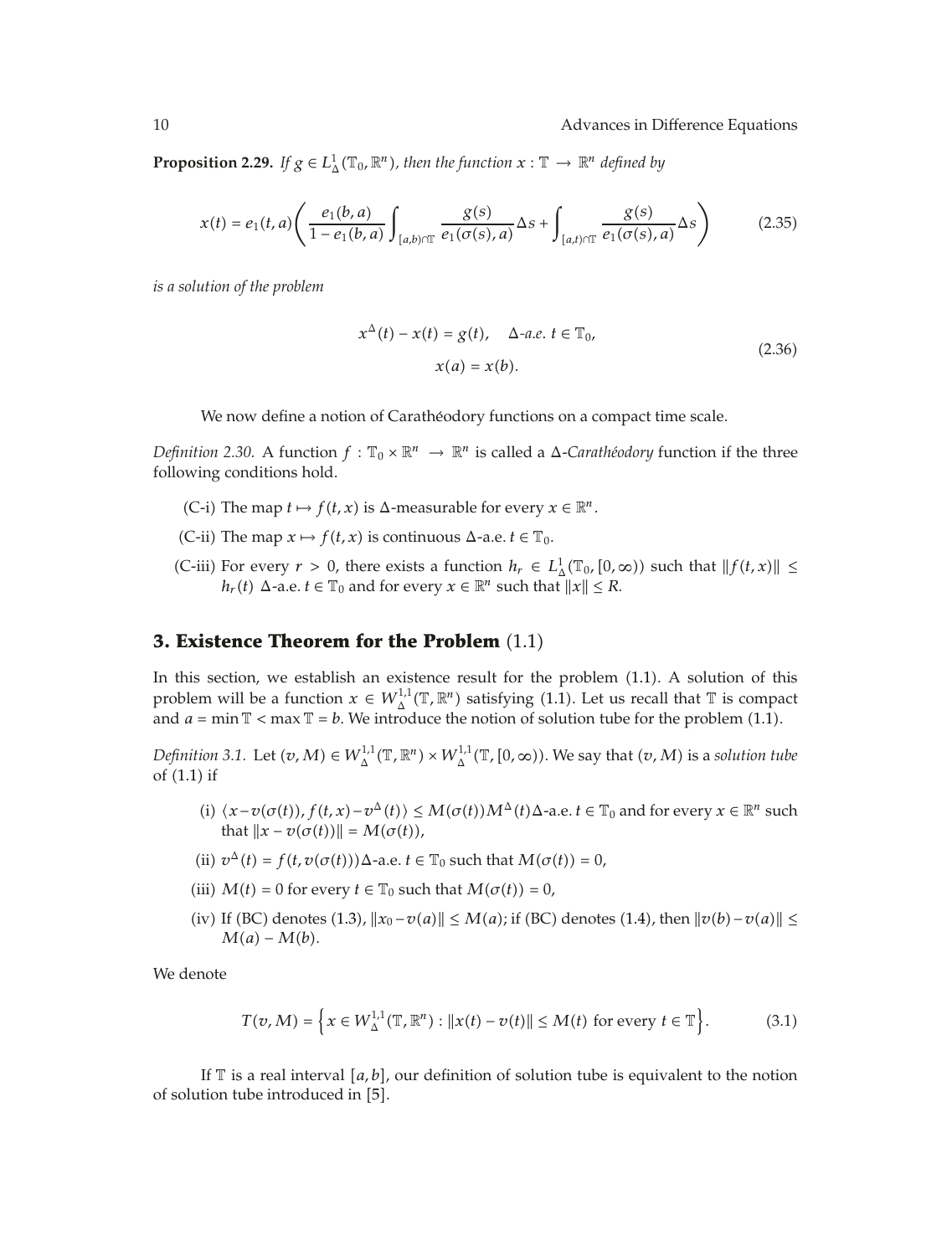We consider the following problem.

$$
x^{\Delta}(t) + x(\sigma(t)) = f(t, \tilde{x}(\sigma(t))) + \tilde{x}(\sigma(t)), \quad \Delta \text{-a.e. } t \in \mathbb{T}_0,
$$
  

$$
x \in (BC),
$$
 (3.2)

where

$$
\tilde{x}(s) = \begin{cases}\n\frac{M(s)}{\|x - v(s)\|}(x - v(s)) + v(s) & \text{if } \|x - v(s)\| > M(s), \\
x & \text{otherwise.} \n\end{cases}
$$
\n(3.3)

Let us define the operator  $T_I : C(\mathbb{T}, \mathbb{R}^n) \to C(\mathbb{T}, \mathbb{R}^n)$  by

$$
T_I(x)(t) = e_1(a,t) \left( x_0 + \int_{[a,t) \cap T} e_1(s,a) \left( f(s, \tilde{x}(\sigma(s))) + \tilde{x}(\sigma(s)) \right) \Delta s \right).
$$
 (3.4)

**Proposition 3.2.** *If*  $(v, M) \in W_\Delta^{1,1}(\mathbb{T}, \mathbb{R}^n) \times W_\Delta^{1,1}(\mathbb{T}, [0, \infty))$  *is a solution tube of* (1.1*)*, (1.3*)*, *then*  $T_I: C(\mathbb{T}, \mathbb{R}^n) \to C(\mathbb{T}, \mathbb{R}^n)$  is compact.

*Proof.* We first observe that from Definitions 2.30 and 3.1, there exists a function *h* ∈  $L^1_\Delta(\mathbb{T}_0, [0, \infty))$  such that  $||f(t, \tilde{x}(\sigma(t))) + \tilde{x}(\sigma(t))|| \leq h(t)$   $\Delta$ -a.e.  $t \in \mathbb{T}_0$  for every  $x \in C(\mathbb{T}, \mathbb{R}^n)$ .<br>Let  $\{x, \cdot\}$  be a sequence of  $C(\mathbb{T}, \mathbb{R}^n)$  converging to  $x \in C(\mathbb{T}, \mathbb{R}^n)$ . By Proposition 2

Let  $\{x_n\}_{n\in\mathbb{N}}$  be a sequence of  $C(\mathbb{T}, \mathbb{R}^n)$  converging to  $x \in C(\mathbb{T}, \mathbb{R}^n)$ . By Proposition 2.9,

$$
\|T_I(x_n(t)) - T_I(x(t))\|
$$
\n
$$
= \left\| \int_{[a,t)\cap T} e_1(s,t) \left( \left( f(s, \widetilde{x_n}(\sigma(s))) + \widetilde{x_n}(\sigma(s)) \right) - \left( f(s, \widetilde{x}(\sigma(s))) + \widetilde{x}(\sigma(s)) \right) \right) \Delta s \right\| \quad (3.5)
$$
\n
$$
\leq K \left( \int_{[a,b)\cap T} \| f(s, \widetilde{x_n}(\sigma(s))) + \widetilde{x_n}(\sigma(s)) - \left( f(s, \widetilde{x}(\sigma(s))) + \widetilde{x}(\sigma(s)) \right) \|\Delta s \right),
$$

 $where *K* := max_{t,t_1 \in \mathbb{T}} |e_1(t_1,t)|.$ 

Then, we must show that the sequence  ${g_n}_{n \in \mathbb{N}}$  defined by

$$
g_n(s) := f(s, \widetilde{x_n}(\sigma(s))) + \widetilde{x_n}(\sigma(s))
$$
\n(3.6)

converges to the function *g* in  $L^1_\Delta(\mathbb{T}_0,\mathbb{R}^n)$  where

$$
g(s) = f(s, \tilde{x}(\sigma(s))) + \tilde{x}(\sigma(s)).
$$
\n(3.7)

We can easily check that  $\tilde{x}_n(t) \to \tilde{x}(t)$  for every  $t \in \mathbb{T}_0$  and, then, by (C-ii) of Definition 2.30,  $g_n(s) \to g(s)$   $\Delta$ -a.e.  $s \in \mathbb{T}_0$ . Using also the fact that  $||g_n(s)|| \leq h(s) \Delta$ -a.e.  $s \in \mathbb{T}_0$ , we deduce that  $g_n \to g$  in  $L^1_\Delta(\mathbb{T}_0, \mathbb{R}^n)$  by Theorem 2.10. This prove the continuity of  $T_I$ .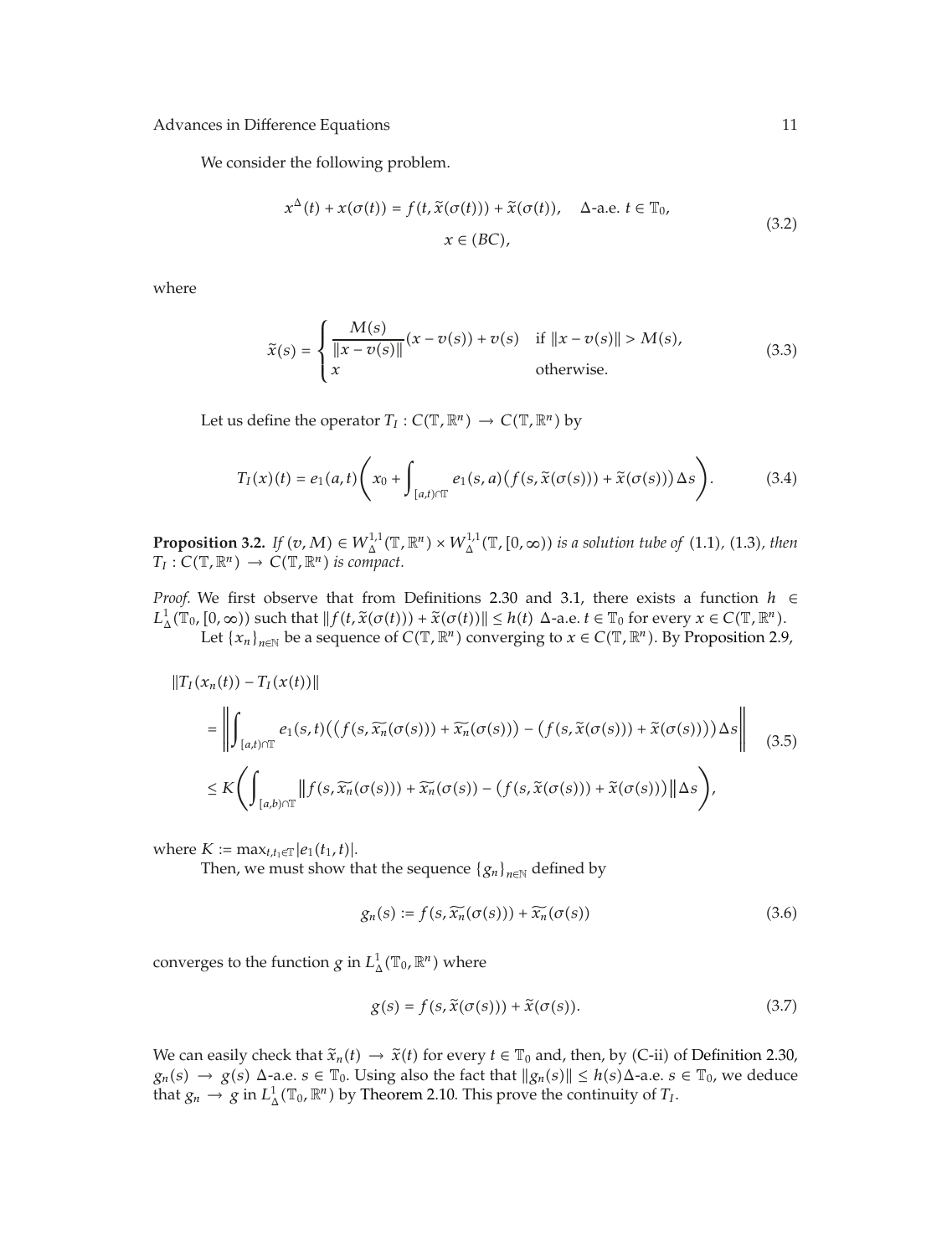For the second part of the proof, we have to show that the set  $T_I(C(\mathbb{T}, \mathbb{R}^n))$  is relatively compact. Let  $y = T_I(x) \in T_I(C(\mathbb{T}, \mathbb{R}^n))$ . Therefore,

$$
||T_I(x(t))|| \le K \left( ||x_0|| + \int_{[a,b)\cap \mathbb{T}} ||f(s, \tilde{x}(\sigma(s))) + \tilde{x}(\sigma(s))|| \Delta s \right)
$$
  
 
$$
\le K \left( ||x_0|| + ||h||_{L^1_{\Delta}(\mathbb{T}_0)} \right).
$$
 (3.8)

So,  $T_I(C(\mathbb{T}, \mathbb{R}^n))$  is uniformly bounded. This set is also equicontinuous since for every  $t_1, t_2 ∈ T$ ,

$$
||T_I(x(t_2)) - T_I(x(t_1))|| \leq K \int_{[t_1, t_2) \cap \mathbb{T}} h(s) \Delta s.
$$
 (3.9)

By an analogous version of the Arzela-Ascoli Theorem adapted to our context, `  $T_I(C(\mathbb{T}, \mathbb{R}^n))$  is relatively compact. Hence,  $T_I$  is compact.  $\Box$ 

We now define the operator  $T_P : C(\mathbb{T}, \mathbb{R}^n) \to C(\mathbb{T}, \mathbb{R}^n)$  by

$$
T_P(x)(t) = \frac{1}{e_1(t,a)} \left( \frac{1}{e_1(b,a) - 1} \int_{[a,b)\cap \mathbb{T}} (f(s, \tilde{x}(\sigma(s))) + \tilde{x}(\sigma(s))) e_1(s,a) \Delta s \right) + \int_{[a,b)\cap \mathbb{T}} (f(s, \tilde{x}(\sigma(s))) + \tilde{x}(\sigma(s))) e_1(s,a) \Delta s \right).
$$
\n(3.10)

The following result can be proved as the previous one.

**Proposition 3.3.** *If*  $(v, M) \in W_\Delta^{1,1}(\mathbb{T}, \mathbb{R}^n) \times W_\Delta^{1,1}(\mathbb{T}, [0, \infty))$  is a solution tube of (1.1), (1.4), then *the operator*  $T_P: C(\mathbb{T}, \mathbb{R}^n) \to C(\mathbb{T}, \mathbb{R}^n)$  *is compact.* 

Now, we can obtain the main theorem of this section.

**Theorem 3.4.** *If*  $(v, M) \in W^{1,1}_{\Delta}(\mathbb{T}, \mathbb{R}^n) \times W^{1,1}_{\Delta}(\mathbb{T}, [0, \infty))$  is a solution tube of (1.1), then the problem  $(1.1)$  *has a solution*  $x \in W_{\Delta}^{1,1}(\mathbb{T}, \mathbb{R}^n) \cap T(v, M)$ *.* 

*Proof.* By Proposition 3.2 (resp., Proposition 3.3),  $T_I$  (resp.,  $T_P$ ) is compact. It has a fixed point by the Schauder fixed-point Theorem. Proposition 2.27 (resp., Proposition 2.28) implies that this fixed point is a solution for the problem  $(3.2)$ . Then, it suffices to show that for every solution *x* of  $(3.2)$ ,  $x \in T(v, M)$ .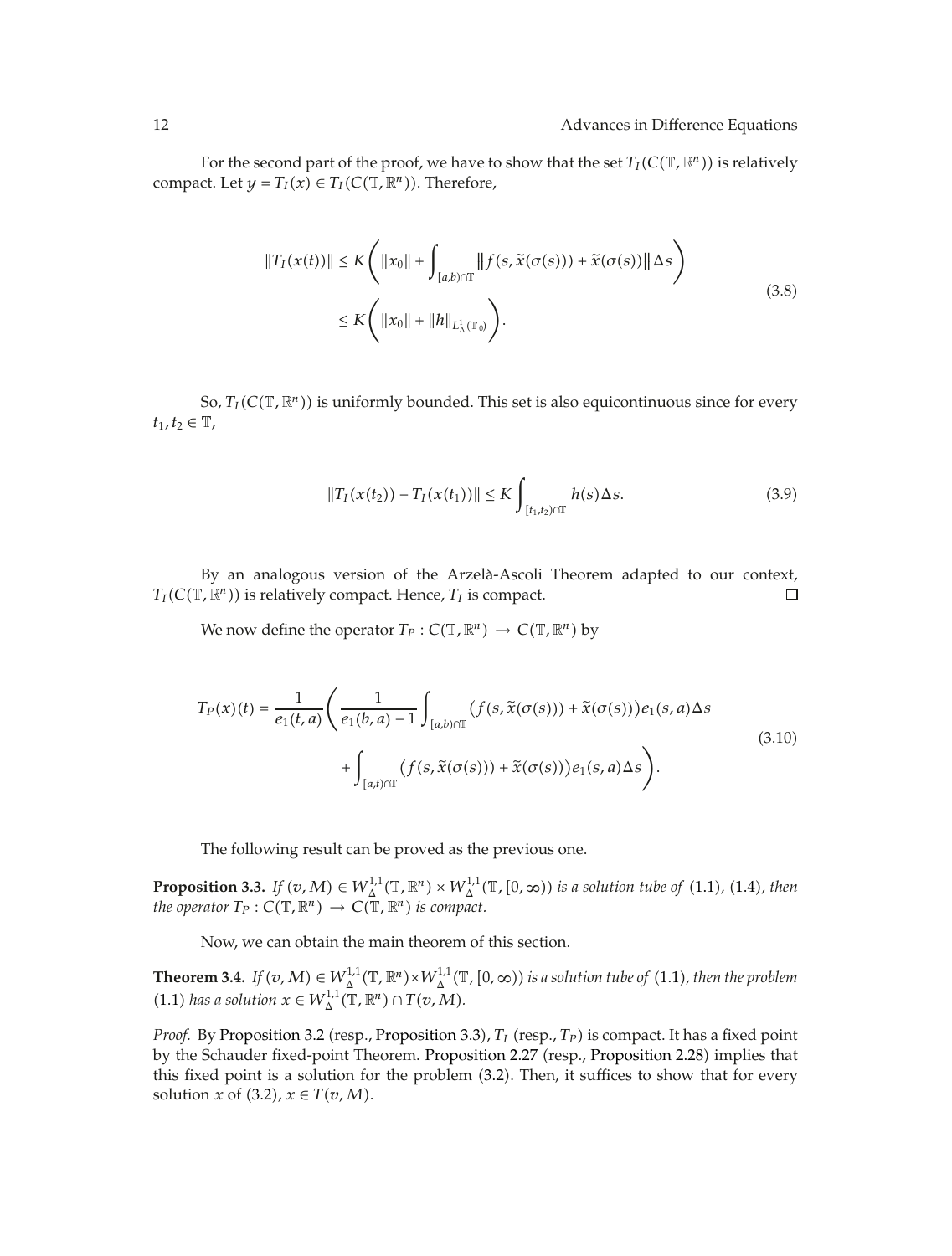Consider the set  $A = \{t \in \mathbb{T}_0 : ||x(\sigma(t)) - v(\sigma(t))|| > M(\sigma(t))\}$ . By Remark 2.23, Δ-a.e. on the set  $\widetilde{A} = \{t \in A : t = \sigma(t)\}\)$ , we have

$$
(\|x(t) - v(t)\| - M(t))^{\Delta} = \frac{\langle x(t) - v(t), x^{\Delta}(t) - v^{\Delta}(t) \rangle}{\|x(t) - v(t)\|} - M^{\Delta}(t)
$$
  

$$
= \frac{\langle x(\sigma(t)) - v(\sigma(t)), x^{\Delta}(t) - v^{\Delta}(t) \rangle}{\|x(\sigma(t)) - v(\sigma(t))\|} - M^{\Delta}(t).
$$
 (3.11)

If *t* ∈ *A* is right scattered, then  $\mu_{\Delta}(\lbrace t \rbrace) > 0$  and

$$
(\|x(t) - v(t)\| - M(t))^{\Delta}
$$
\n
$$
= \frac{\|x(\sigma(t)) - v(\sigma(t))\| - \|x(t) - v(t)\|}{\mu(t)} - M^{\Delta}(t)
$$
\n
$$
= \frac{\|x(\sigma(t)) - v(\sigma(t))\|^2 - \|x(\sigma(t)) - v(\sigma(t))\| \|x(t) - v(t)\|}{\mu(t) \|x(\sigma(t)) - v(\sigma(t))\|} - M^{\Delta}(t)
$$
\n
$$
\leq \frac{\langle x(\sigma(t)) - v(\sigma(t)), x(\sigma(t)) - v(\sigma(t)) - (x(t) - v(t))\rangle}{\mu(t) \|x(\sigma(t)) - v(\sigma(t))\|} - M^{\Delta}(t)
$$
\n
$$
= \frac{\langle x(\sigma(t)) - v(\sigma(t)), x^{\Delta}(t) - v^{\Delta}(t)\rangle}{\|x(\sigma(t)) - v(\sigma(t))\|} - M^{\Delta}(t).
$$
\n(3.12)

Therefore, since  $(v, M)$  is a solution tube of (1.1), we have  $\Delta$ -a.e. on  $\{t \in A : M(\sigma(t)) > \Delta\}$ 0} that

$$
(\|x(t) - v(t)\| - M(t))^{\Delta}
$$
  
\n
$$
\leq \frac{\langle x(\sigma(t)) - v(\sigma(t)), f(t, \tilde{x}(\sigma(t))) + (\tilde{x}(\sigma(t)) - x(\sigma(t))) - v^{\Delta}(t) \rangle}{\|x(\sigma(t)) - v(\sigma(t))\|} - M^{\Delta}(t)
$$
  
\n
$$
= \frac{\langle \tilde{x}(\sigma(t)) - v(\sigma(t)), f(t, \tilde{x}(\sigma(t))) - v^{\Delta}(t) \rangle}{M(\sigma(t))}
$$
  
\n
$$
+ (M(\sigma(t)) - \|x(\sigma(t)) - v(\sigma(t))\|) - M^{\Delta}(t)
$$
  
\n
$$
< \frac{M(\sigma(t))M^{\Delta}(t)}{M(\sigma(t))} - M^{\Delta}(t) = 0.
$$
\n(3.13)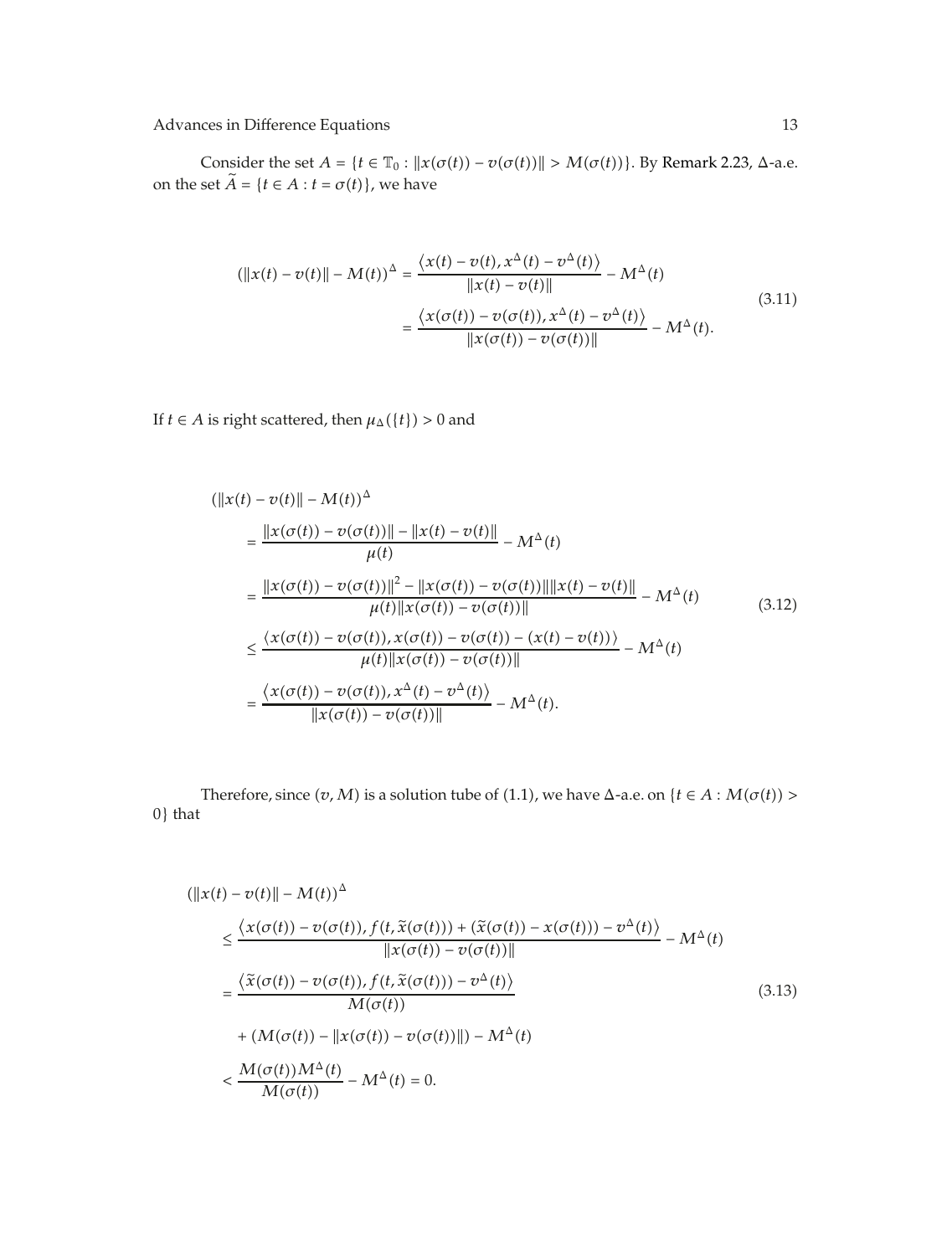On the other hand, we have  $\Delta$ -a.e. on  $\{t \in A : M(\sigma(t)) = 0\}$  that

$$
(\|x(t) - v(t)\| - M(t))^{\Delta}
$$
  
\n
$$
\leq \frac{\langle x(\sigma(t)) - v(\sigma(t)), f(t, \tilde{x}(\sigma(t))) + (\tilde{x}(\sigma(t)) - x(\sigma(t))) - v^{\Delta}(t) \rangle}{\|x(\sigma(t)) - v(\sigma(t))\|}
$$
  
\n
$$
= \frac{\langle x(\sigma(t)) - v(\sigma(t)), f(t, v(\sigma(t))) - v^{\Delta}(t) \rangle}{\|x(\sigma(t)) - v(\sigma(t))\|}
$$
  
\n
$$
- (\|x(\sigma(t)) - v(\sigma(t))\|) - M^{\Delta}(t)
$$
  
\n
$$
< -M^{\Delta}(t) = 0.
$$
\n(3.14)

This last equality follows from Definition 3.1(iii) and Proposition 2.20.

If we set  $r(t) := ||x(t) - v(t)|| - M(t)$ , then  $r^{\Delta}(t) < 0$   $\Delta$ -almost everywhere on  $A =$  ${t \in \mathbb{T}_0 : r(\sigma(t)) > 0}$ . Moreover, since  $(v, M)$  is a solution tube of (1.1) and *x* satisfies (1.3)  $r(\text{resp.}, x \text{ satisfies (1.4)}), \text{ then } r(a) \leq 0 \text{ (resp.}, r(a) - r(b) \leq ||v(a) - v(b)|| - (M(a) - M(b)) \leq 0.$ Lemma 2.24 implies that  $A = \emptyset$ . Therefore,  $x \in T(v, M)$  and, hence, the theorem is proved.  $\Box$ 

Existence theorems are obtained in [7] for the problem (1.1), (1.3) when  $f : \mathbb{T} \times \mathbb{R}^n \to$  $\mathbb{R}^n$  is continuous by using a hypothesis different of ours. When  $f$  is bounded, we can directly use the Schauder fixed-point Theorem to deduce the existence of a solution to  $(1.1)$ ,  $(1.3)$ . We now show that in the case where  $f$  is unbounded, Theorems 4.7 and 4.8 of  $[7]$  become corollaries of our existence theorem.

**Corollary 3.5.** Let  $f : \mathbb{T}^k \times \mathbb{R}^n \to \mathbb{R}^n$  be an unbounded continuous function. If there exist non*negative constants L and N such that*

$$
|| f(t,p)|| \le -2L \langle p, f(t,p) \rangle + N \tag{3.15}
$$

*for every*  $t \in \mathbb{T}^\kappa$  and every  $p \in \mathbb{R}^n$  , then the problem  $(1.1)$ ,  $(1.3)$  has at least one solution.

*Proof.* Observe that *L >* 0 since *f* is unbounded. By hypothesis, there exists a constant *K* : *N/2L* such that  $\langle p, f(t,p) \rangle \leq K$ . Let us define  $M : \mathbb{T} \to [0, \infty)$  by

$$
M(t) := \|x_0\| + 1 + \int_{[a,t)\cap T} K \Delta s.
$$
 (3.16)

Then,  $M^{\Delta}(t) = K$  for every  $t \in \mathbb{T}$  and, thus,

$$
\langle p, f(t, p) \rangle \le K \le M^{\Delta}(t) M(\sigma(t)) \tag{3.17}
$$

for every  $t \in \mathbb{T}$  and every  $p \in \mathbb{R}^n$ . Then, if we take  $v \equiv 0$ , we get a solution tube  $(v, M)$  for our problem and by Theorem 3.4, the problem has a solution *x* such that  $||x(t)|| \le ||x_0|| + 1 + K(t - a)$  for every  $t \in \mathbb{T}$ . for every  $t \in \mathbb{T}$ .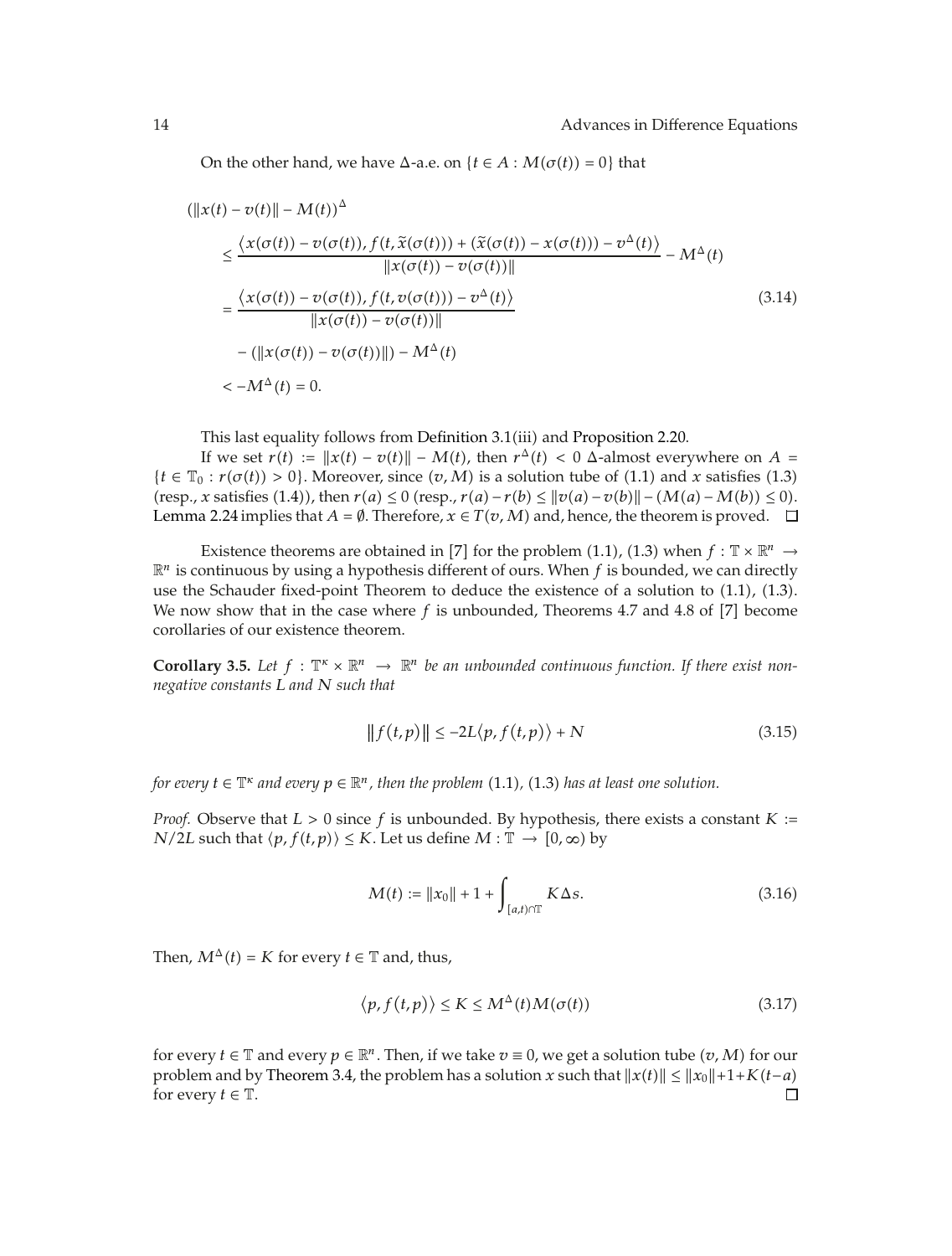**Corollary 3.6.** Let  $f : \mathbb{T}^k \times \mathbb{R}^n \to \mathbb{R}^n$  be an unbounded continuous function. If there exists a *nonnegative constant K such that*

$$
\langle p, f(t, p) \rangle \le K \tag{3.18}
$$

*for every*  $t \in \mathbb{T}^\kappa$  and every  $p \in \mathbb{R}^n$  , then the problem  $(1.1)$ ,  $(1.3)$  has at least one solution.

#### **4. Existence Theorem for the Problem**  $(1.2)$

In this section, we establish an existence result for the problem 1.2. A solution of this problem will be a function  $x \in W^{1,1}_\Delta(\mathbb{T}, \mathbb{R}^n)$  for which (1.2) is satisfied. As before,  $\mathbb T$  is compact and  $a = \min \mathbb{T} < \max \mathbb{T} = b$ . We introduce the notion of solution tube for the problem (1.2). Conditions of this definition are slightly different than conditions in Definition 3.1.

*Definition 4.1.* Let  $(v, M) \in W_\Delta^{1,1}(\mathbb{T}, \mathbb{R}^n) \times W_\Delta^{1,1}(\mathbb{T}, [0, \infty))$ . We say that  $(v, M)$  is a *solution tube* of  $(1.2)$  if

- *(i)*  $\langle x v(t), f(t, x) v^{\Delta}(t) \rangle \ge M(t)M^{\Delta}(t)$  ∆-a.e.  $t \in \mathbb{T}_0$  and for every  $x \in \mathbb{R}^n$  such that  $||x - v(t)|| = M(t),$
- (ii)  $v^{\Delta}(t) = f(t, v(t))$  and  $M^{\Delta}(t) = 0$ ,  $\Delta$ -a.e.  $t \in \mathbb{T}_0$  such that  $M(t) = 0$ ,
- $(iii)$   $\|v(b) v(a)\| \le M(b) M(a).$

We consider the following problem.

$$
x^{\Delta}(t) - x(t) = f(t, \tilde{x}(t)) - \tilde{x}(t), \quad \Delta \text{-a.e. } t \in \mathbb{T}_0,
$$
  

$$
x(a) = x(b).
$$
 (4.1)

where  $\tilde{x}(t)$  is defined in (3.3).

Let us define the operator  $T_{P*}: C(\mathbb{T}, \mathbb{R}^n) \to C(\mathbb{T}, \mathbb{R}^n)$  by

$$
T_{P*}(x)(t) = e_1(t, a) \left( \frac{e_1(b, a)}{1 - e_1(b, a)} \int_{[a, b) \cap \mathbb{T}} \frac{\left( f(s, \tilde{x}(s)) - \tilde{x}(s) \right)}{e_1(\sigma(s), a)} \Delta s + \int_{[a, t) \cap \mathbb{T}} \frac{\left( f(s, \tilde{x}(s)) - \tilde{x}(s) \right)}{e_1(\sigma(s), a)} \Delta s \right).
$$
\n(4.2)

The following result can be proved as Proposition 3.2.

**Proposition 4.2.** *If*  $(v, M) \in W^{1,1}_{\Delta}(\mathbb{T}, \mathbb{R}^n) \times W^{1,1}_{\Delta}(\mathbb{T}, [0, \infty))$  is a solution tube of (1.2), then the  $operator T_{P*}: C(\mathbb{T}, \mathbb{R}^n) \rightarrow C(\mathbb{T}, \mathbb{R}^n)$  is compact.

Here is the main existence theorem for problem  $(1.2)$ .

**Theorem 4.3.** *If*  $(v, M) \in W_{\Delta}^{1,1}(\mathbb{T}, \mathbb{R}^n) \times W_{\Delta}^{1,1}(\mathbb{T}, [0, \infty))$  is a solution tube of (1.2), then the problem  $(1.2)$  *has a solution*  $x \in W_{\Delta}^{1,1}(\mathbb{T}, \mathbb{R}^n) \cap T(v, M)$ *.*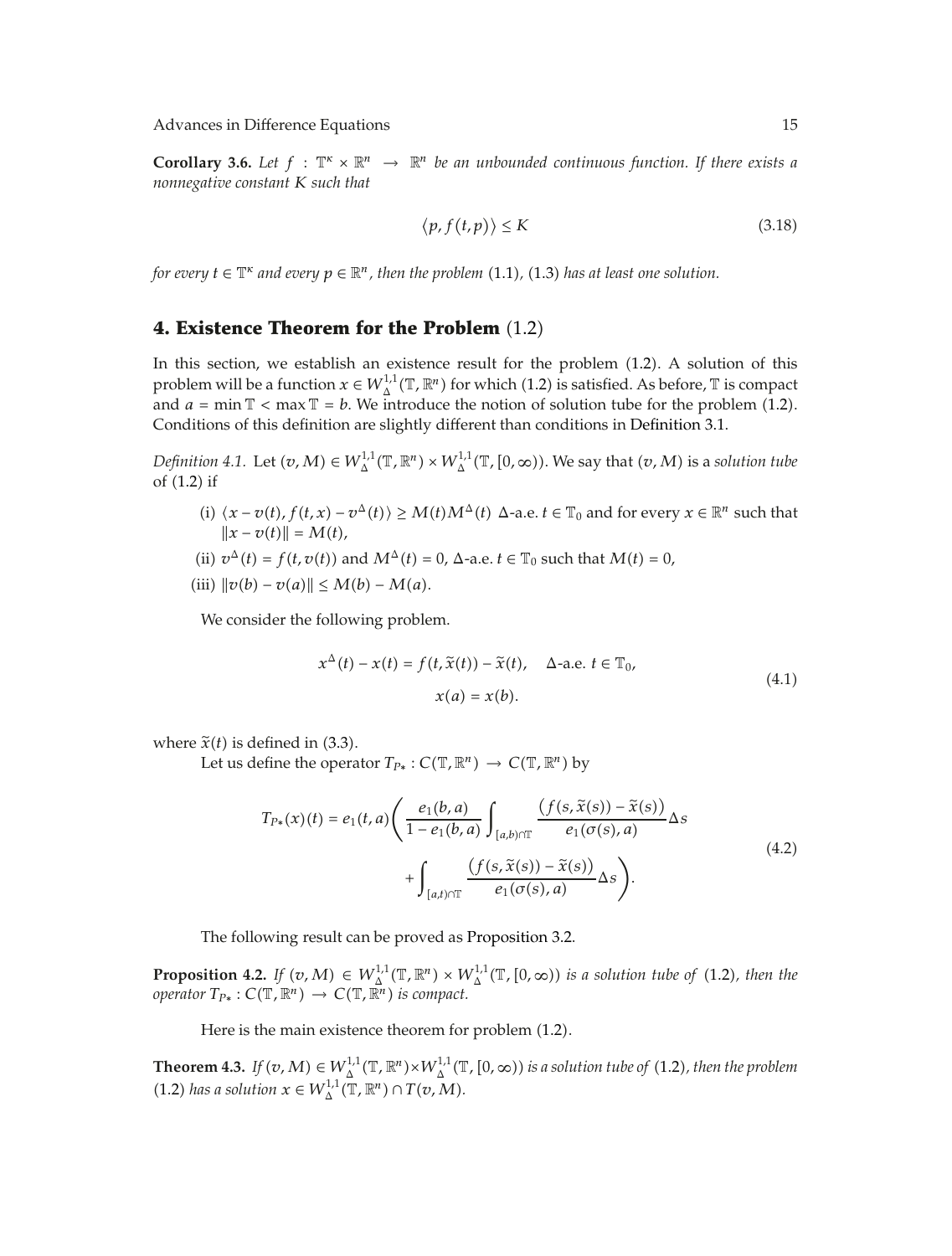*Proof.* By Proposition 4.2,  $T_{P*}$  is compact. Then, by the Schauder fixed-point Theorem,  $T_{P*}$  has a fixed point which is a solution of (4.1) by Proposition 2.29. It suffices to show that for every solution *x* of  $(4.1)$ ,  $x \in T(v, M)$ .

Let us consider the set  $A = \{t \in \mathbb{T}_0 : ||x(t) - v(t)|| > M(t)\}$ . By Remark 2.23, Δ-a.e. on the set  $\tilde{A} = \{t \in A : t = \sigma(t)\}$  we have

$$
(\|x(t) - v(t)\| - M(t))^{\Delta} = \frac{\langle x(t) - v(t), x^{\Delta}(t) - v^{\Delta}(t) \rangle}{\|x(t) - v(t)\|} - M^{\Delta}(t). \tag{4.3}
$$

If *t*  $\in$  *A* is right scattered, then  $\mu_{\Delta}(\{t\})$  > 0 and

$$
(\|x(t) - v(t)\| - M(t))^{\Delta}
$$
\n
$$
= \frac{\|x(\sigma(t)) - v(\sigma(t))\| - \|x(t) - v(t)\|}{\mu(t)} - M^{\Delta}(t)
$$
\n
$$
= \frac{\|x(\sigma(t)) - v(\sigma(t))\| \|x(t) - v(t)\| - \|x(t) - v(t)\|^2}{\mu(t) \|x(t) - v(t)\|} - M^{\Delta}(t)
$$
\n
$$
\geq \frac{\langle x(t) - v(t), x(\sigma(t)) - v(\sigma(t)) - (x(t) - v(t))\rangle}{\mu(t) \|x(t) - v(t)\|} - M^{\Delta}(t)
$$
\n
$$
= \frac{\langle x(t) - v(t), x^{\Delta}(t) - v^{\Delta}(t)\rangle}{\|x(t) - v(t)\|} - M^{\Delta}(t).
$$
\n(4.4)

Since  $(v, M)$  is a solution tube of (1.2), we have  $\Delta$ -a.e. on  $\{t \in A : M(t) > 0\}$  that

$$
(\|x(t) - v(t)\| - M(t))^{\Delta}
$$
  
\n
$$
\geq \frac{\langle x(t) - v(t), f(t, \tilde{x}(t)) + (x(t) - \tilde{x}(t)) - v^{\Delta}(t) \rangle}{\|x(t) - v(t)\|} - M^{\Delta}(t)
$$
  
\n
$$
= \frac{\langle \tilde{x}(t) - v(t), f(t, \tilde{x}(t)) - v^{\Delta}(t) \rangle}{M(t)}
$$
  
\n
$$
- (M(t) - \|x(t) - v(t)\|) - M^{\Delta}(t)
$$
  
\n
$$
> \frac{M(t)M^{\Delta}(t)}{M(t)} - M^{\Delta}(t) = 0.
$$
\n(4.5)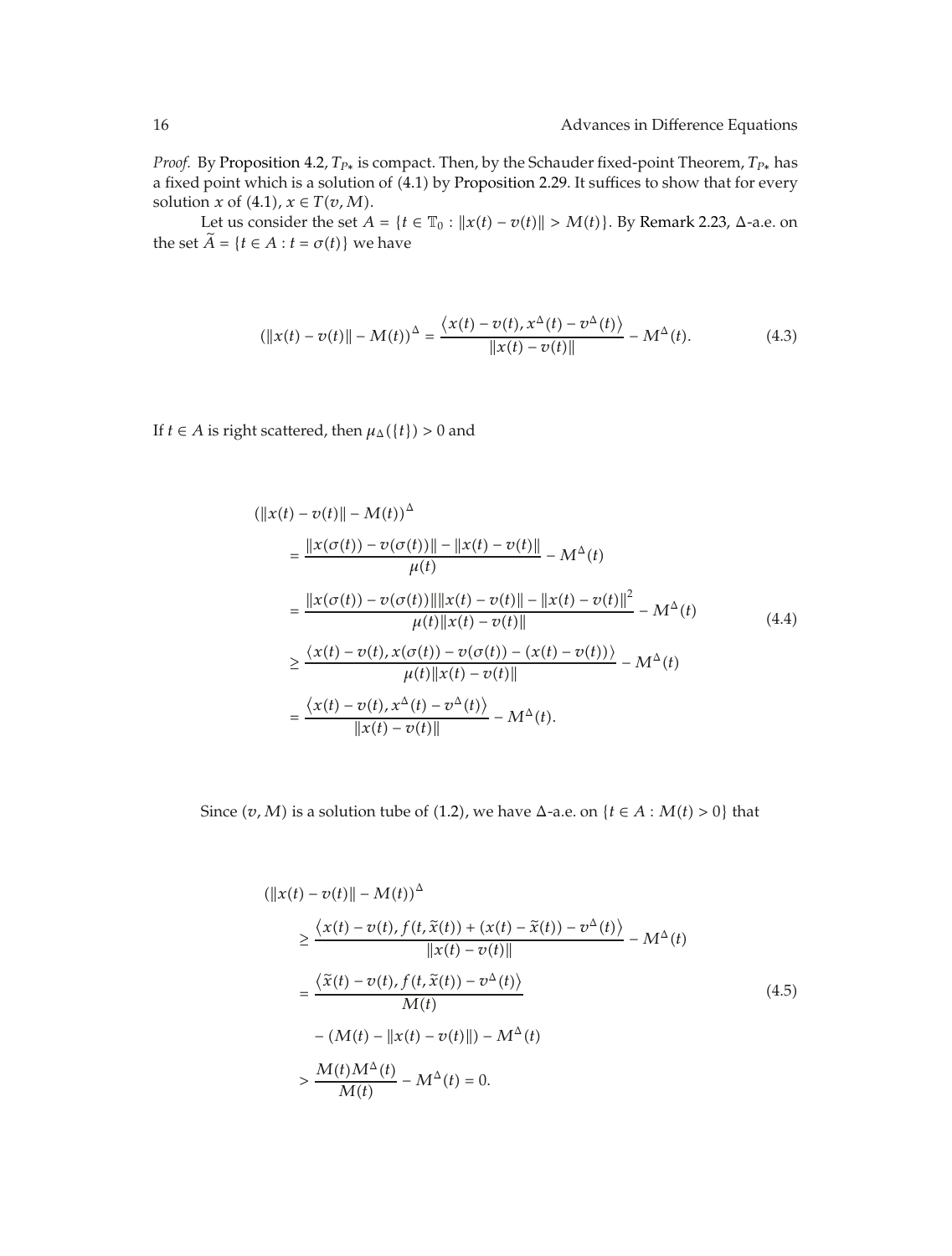On the other hand, we have  $\Delta$ -a.e. on  $\{t \in A : M(t) = 0\}$  that

$$
(\|x(t) - v(t)\| - M(t))^{\Delta}
$$
\n
$$
\geq \frac{\langle x(t) - v(t), f(t, \tilde{x}(t)) + (x(t) - \tilde{x}(t)) - v^{\Delta}(t) \rangle}{\|x(t) - v(t)\|} - M^{\Delta}(t)
$$
\n
$$
= \frac{\langle x(t) - v(t), f(t, v(t)) - v^{\Delta}(t) \rangle}{\|x(t) - v(t)\|}
$$
\n
$$
+ (\|x(t) - v(t)\|) - M^{\Delta}(t).
$$
\n
$$
> 0
$$
\n(4.6)

If we set  $r(t) := ||x(t) - v(t)|| - M(t)$ , then  $r^{\Delta}(t) > 0$   $\Delta$ -almost everywhere on  $A =$  ${t \in \mathbb{T}_0 : r(t) > 0}$ . Moreover, since  $(v, M)$  is a solution tube of (1.2) and *x* satisfies (1.4), *r*(*b*) − *r*(*a*) ≤  $||v(b) - v(a)|| - (M(b) - M(a)) \le 0$ . Lemma 2.25 implies that *A* =  $\emptyset$ . So,  $x \in T(v, M)$  and the theorem is proved.  $x \in T(v, M)$  and the theorem is proved.

Let us observe that the following results obtained in  $[6]$  and  $[15]$ , respectively, are different from ours.

**Theorem 4.4.** Let  $f: \mathbb{T}^k \times \mathbb{R}^n \to \mathbb{R}^n$  be a continuous function with  $\mathbb{T}$  such that  $\mu(t) \neq 1$ . If there *exist nonnegative constants α and K such that*

$$
\frac{\|f(t,p) - p\|}{h(t)} \le 2\alpha \langle p, f(t,p) \rangle + K \tag{4.7}
$$

*for every*  $(t, p) \in \mathbb{T}^\kappa \times \mathbb{R}^n$ , where  $h: \mathbb{T} \to \mathbb{R}$  is defined by  $h(t) := \exp(\int_a^{\sigma(t)} \xi_{-1}(\mu(s)) \Delta s)$  with

$$
\xi_{-1}(\mu(s)) = \begin{cases}\n-1, & \text{if } \mu(s) = 0, \\
\frac{\log(1 - \mu(s))}{\mu(s)}, & \text{otherwise,} \n\end{cases}
$$
\n(4.8)

*then the problem* (1.2) *has a solution.* 

**Theorem 4.5.** Let  $N \in \mathbb{N}$ ,  $\mathbb{T} = \{0, 1, \ldots, N, N+1\}$  and  $f : \{0, 1, \ldots, N\} \times \mathbb{R}^n \to \mathbb{R}^n$  a continuous *function. If there exist nonnegative constants α and K such that*

$$
\frac{\|f(t,p)-p\|}{2^{t+1}} \le 2\alpha \langle p, f(t,p) \rangle + K \tag{4.9}
$$

*for every*  $(t, p) \in \{0, 1, \ldots, N\} \times \mathbb{R}^n$ , then the difference equation (1.2) has one solution.

Observe that Theorem 4.3 is valid for every arbitrary time scale  $\mathbb T$ . Here is an example where (4.7) and (4.9) are not satisfied, but where Theorem 4.3 can be applied to deduce the existence of a solution.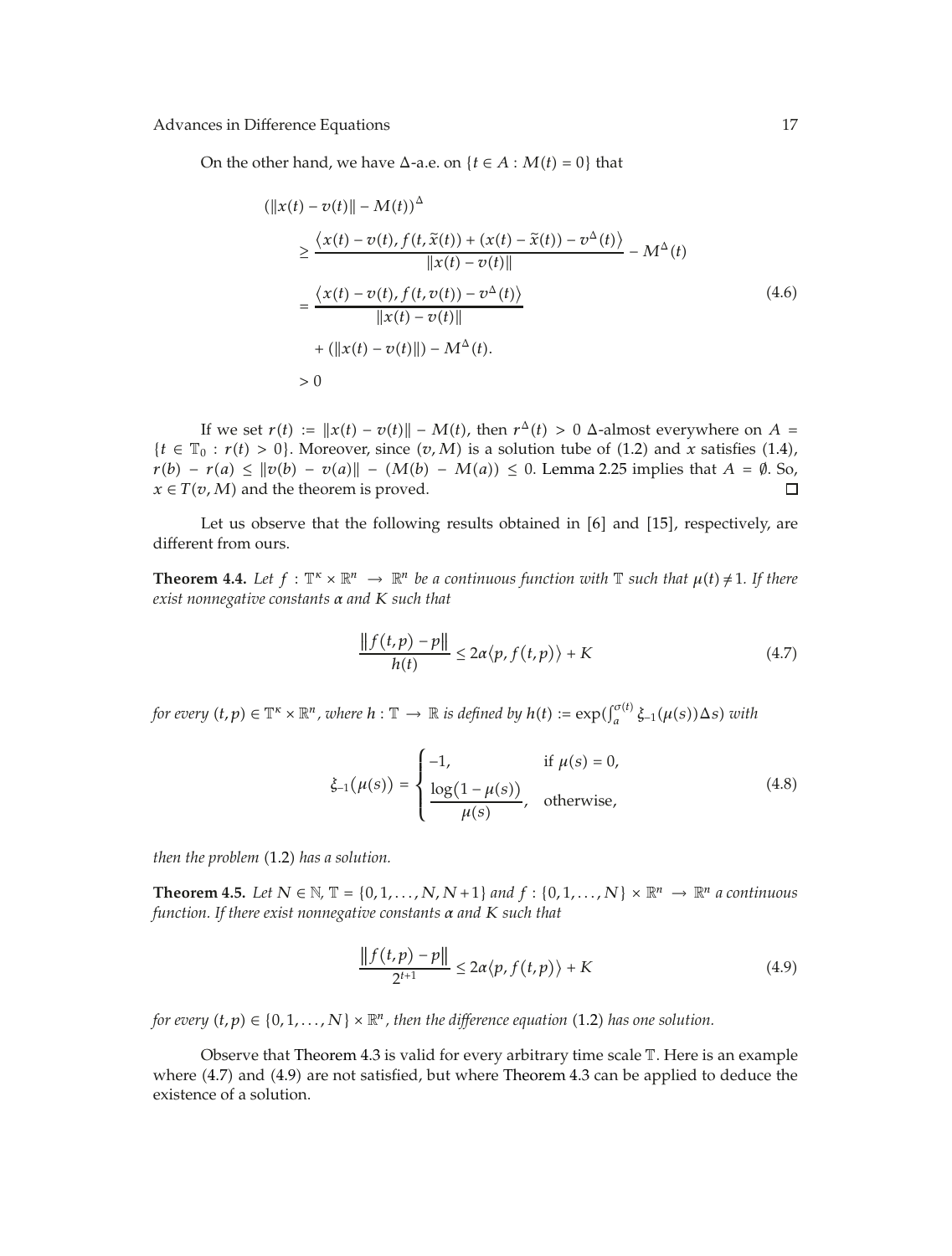*Example 4.6.* Consider the system

$$
x^{\Delta}(t) = -a_1 ||x(t)||^2 x(t) + a_2 x(t) - a_3 \phi(t), \quad t \in \mathbb{T}^{\kappa},
$$
  
\n
$$
x(a) = x(b),
$$
\n(4.10)

where  $a_1$ ,  $a_2$ ,  $a_3$  are real positive constants such that  $-a_1 + a_2 - a_3 = 0$  and where  $\phi: \mathbb{T}^k \to \mathbb{R}^n$ is a continuous function such that  $\|\phi(t)\| = 1$  for every  $t \in \mathbb{T}^{\kappa}$ .

We first show that this system do not satisfy (4.7). Suppose there exist non-negative constants *α* and *K* such that

$$
\frac{\left||-a_1||x||^2x + a_2x - a_3\phi(t) - x\right||}{h(t)} \le 2a\left(x, -a_1||x||^2x + a_2x - a_3\phi(t)\right) + K \tag{4.11}
$$

for every  $(t, x) \in \mathbb{T}^{\kappa} \times \mathbb{R}^{n}$ .

If we define  $k := \max_{t \in \mathbb{T}} ||h(t)||$ , then

$$
\frac{-a_1||x||^3 + a_2||x|| - a_3 - ||x||}{k} \le \frac{||-a_1||x||^2x + a_2x - a_3\phi(t) - x||}{k}
$$
  

$$
\le 2a\left\langle x, -a_1||x||^2x + a_2x - a_3\phi(t)\right\rangle + K
$$
  

$$
\le -2a_1a||x||^4 + 2a_2a||x||^2 + 2a_3a||x|| + K
$$
 (4.12)

for every  $(t, x) \in \mathbb{T}^{\kappa} \times \mathbb{R}^{n}$ . Then,

$$
2a_1\alpha||x||^4 + b||x||^3 + c||x||^2 + d||x|| + e \le K
$$
\n(4.13)

for every  $x \in \mathbb{R}^n$ , where  $b = -a_1/k$ ,  $c = -2a_2\alpha$ ,  $d = -2a_3\alpha + (a_2/k) - (1/k)$ , and  $e = -a_3/k$ . Taking the limit as  $||x|| \to \infty$ , we get a contradiction. Similarly, if  $\mathbb{T} = \{0, 1, ..., N, N+1\}$ , it can be shown that (4.9) is not satisfied. On the other hand, it is easy to verify that  $(v \equiv 0, M \equiv 1)$ is a solution tube of (4.10). By Theorem 4.3, this problem has a solution *x* such that  $||x(t)|| \le 1$ for every  $t \in \mathbb{T}$ .

Definition 4.1 generalizes the notions of lower and upper solutions *α* and *β* introduced in [3] in the particular case where the problem (1.2) is considered with  $n = 1$ ,  $\mathbb{T} =$  $\{0, 1, \ldots, N, N + 1\}$  for some  $N \in \mathbb{N}$  and with *f* depending only on *x*(*t*). We recall these definitions. Consider the problem

$$
\Delta x(t) = f(x(t)), \quad \text{for every } t \in \{0, 1, ..., N\},
$$
  
 
$$
x(0) = x(N + 1),
$$
 (4.14)

where  $\Delta x(t) = x(t+1) - x(t)$ .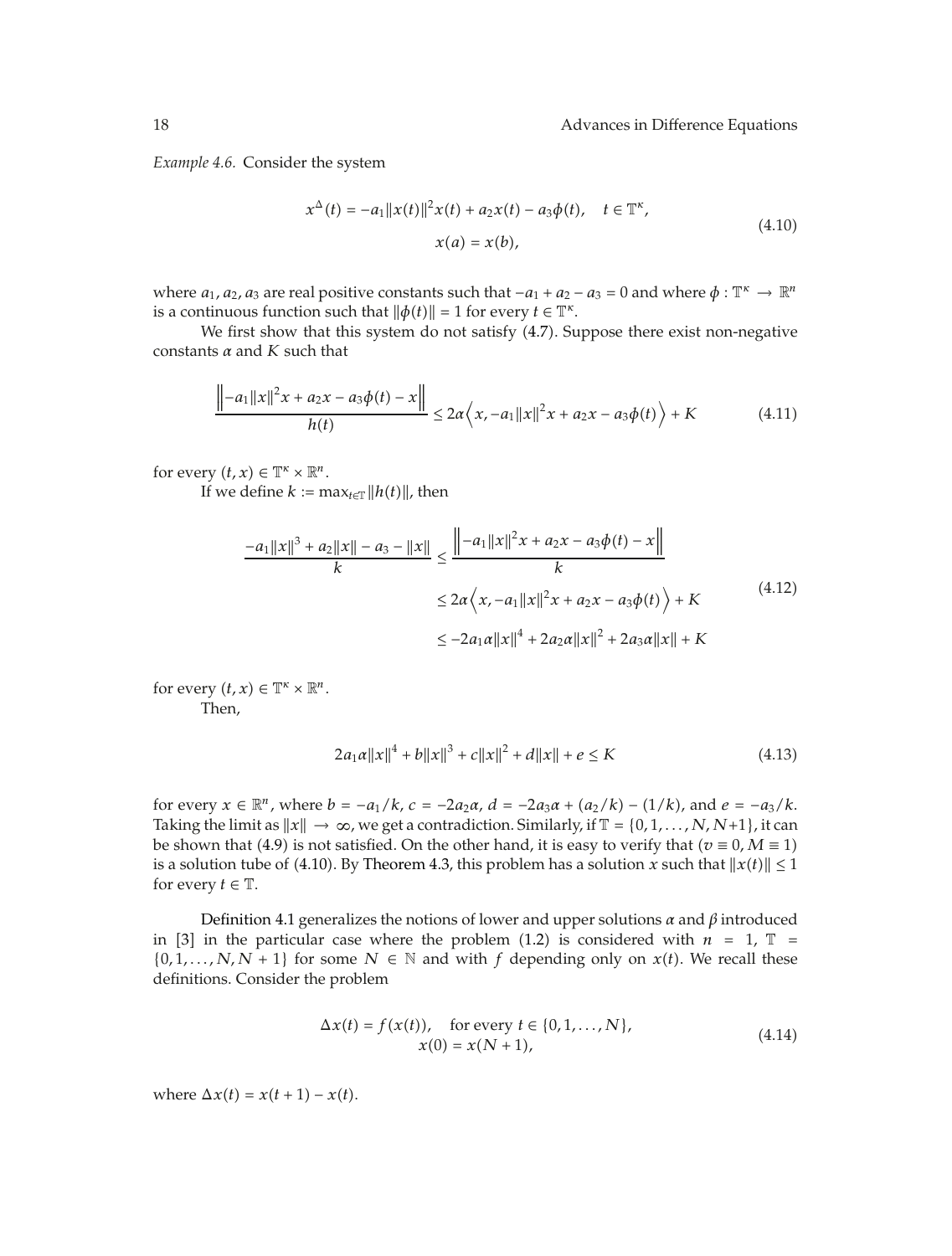$Definition$  4.7. A vector  $\beta = (\beta(0), \beta(1), \ldots, \beta(N+1)) \in \mathbb{R}^{(N+2)}$  (resp.,  $\alpha = (\alpha(0), \alpha(1), \ldots, \alpha(N+1))$ ) 1)) ∈  $\mathbb{R}^{(N+2)}$ ) is called an *upper solution* (resp., a *lower solution*) of (4.14) if

- (i) for every  $t \in \{0, 1, \ldots, N, N + 1\}$ ,  $f(\beta(t)) \ge \Delta \beta(t)$  (resp.,  $f(\alpha(t)) \le \Delta \alpha(t)$ ),
- (ii)  $\beta(0) = \beta(N + 1)$  (resp.,  $\alpha(0) = \alpha(N + 1)$ ).

Remark that if  $\alpha, \beta \in \mathbb{R}^{(N+2)}$  are, respectively, lower and upper solutions of (4.14) such *that*  $α(t) ≤ β(t)$  for every  $t ∈ {0, 1, ..., N, N + 1}$ , then  $((β + α)/2, (β − α)/2)$  is a solution tube for this problem. Conversely, if  $(v, M)$  is a solution tube of (4.14), then  $v - M$  and  $v + M$  are, respectively, lower and upper solution for the same problem if, in addition, condition (ii) of Definition 4.7 is satisfied. Then, Theorem 5 of  $[3]$  becomes a corollary of Theorem 4.3.

**Corollary 4.8.** *If*  $\alpha, \beta \in \mathbb{R}^{N+2}$  are, respectively, lower and upper solutions of (4.14) such that  $\alpha(t) \leq$  $\beta$ <sup>*t*</sup>) for every  $t \in \{0, 1, \ldots, N, N + 1\}$ , then this equation has a solution  $x = (x(0), x(1), \ldots, x(N + 1)\}$  $(1)$ )  $\in \mathbb{R}^{(N+2)}$  such that  $\alpha(t) \leq x(t) \leq \beta(t)$  for every  $t \in \{0, 1, ..., N, N+1\}.$ 

## **Acknowledgment**

The author would like to thank Professor Marlene Frigon for useful discussion and comments and the FQRNT for financial support.

### **References**

- 1 V. Otero-Espinar and D. R. Vivero, "Existence of extremal solutions by approximation to a first-order initial dynamic equation with Caratheodory's conditions and discontinuous non-linearities," ´ *Journal of Difference Equations and Applications*, vol. 12, no. 12, pp. 1225–1241, 2006.
- 2 V. Otero-Espinar and D. R. Vivero, "The existence and approximation of extremal solutions to several first-order discontinuous dynamic equations with nonlinear boundary value conditions," *Nonlinear Analysis: Theory, Methods & Applications*, vol. 68, no. 7, pp. 2027–2037, 2008.
- [3] C. Bereanu and J. Mawhin, "Existence and multiplicity results for periodic solutions of nonlinear difference equations," *Journal of Difference Equations and Applications*, vol. 12, no. 7, pp. 677–695, 2006.
- [4] D. Franco, D. O'Regan, and J. Perán, "Upper and lower solution theory for first and second order difference equations," *Dynamic Systems and Applications*, vol. 13, no. 2, pp. 273–282, 2004.
- 5 B. Mirandette, *Resultats d'Existence pour des Syst ´ emes d' ` Equations Di ´ fferentielles du Premier Ordre avec ´ Tube-Solution*, Mémoire de Maîtrise, Université de Montréal, Montréal, Canada, 1996.
- [6] Q. Dai and C. C. Tisdell, "Existence of solutions to first-order dynamic boundary value problems," *International Journal of Difference Equations*, vol. 1, no. 1, pp. 1–17, 2006.
- 7 C. C. Tisdell and A. Zaidi, "Basic qualitative and quantitative results for solutions to nonlinear, dynamic equations on time scales with an application to economic modelling," *Nonlinear Analysis: Theory, Methods & Applications*, vol. 68, no. 11, pp. 3504–3524, 2008.
- [8] V. Otero-Espinar and D. R. Vivero, "Existence and approximation of extremal solutions to first-order infinite systems of functional dynamic equations," *Journal of Mathematical Analysis and Applications*, vol. 339, no. 1, pp. 590–597, 2008.
- 9 M. Bohner and A. Peterson, *Advances in Dynamic Equations on Time Scales*, Birkhauser, Boston, Mass, ¨ USA, 2003.
- 10 M. Bohner and A. Peterson, *Dynamic Equations on Time Scales*, Birkhauser, Boston, Mass, USA, 2001. ¨
- [11] S. Hilger, "Analysis on measure chains—a unified approach to continuous and discrete calculus," *Results in Mathematics. Resultate der Mathematik*, vol. 18, no. 1-2, pp. 18–56, 1990.
- [12] A. Cabada and D. R. Vivero, "Expression of the Lebesgue  $\overline{\Delta}$ -integral on time scales as a usual Lebesgue integral: application to the calculus of Δ-antiderivatives," *Mathematical and Computer Modelling*, vol. 43, no. 1-2, pp. 194–207, 2006.
- 13 A. Cabada and D. R. Vivero, "Criterions for absolute continuity on time scales," *Journal of Difference Equations and Applications*, vol. 11, no. 11, pp. 1013–1028, 2005.